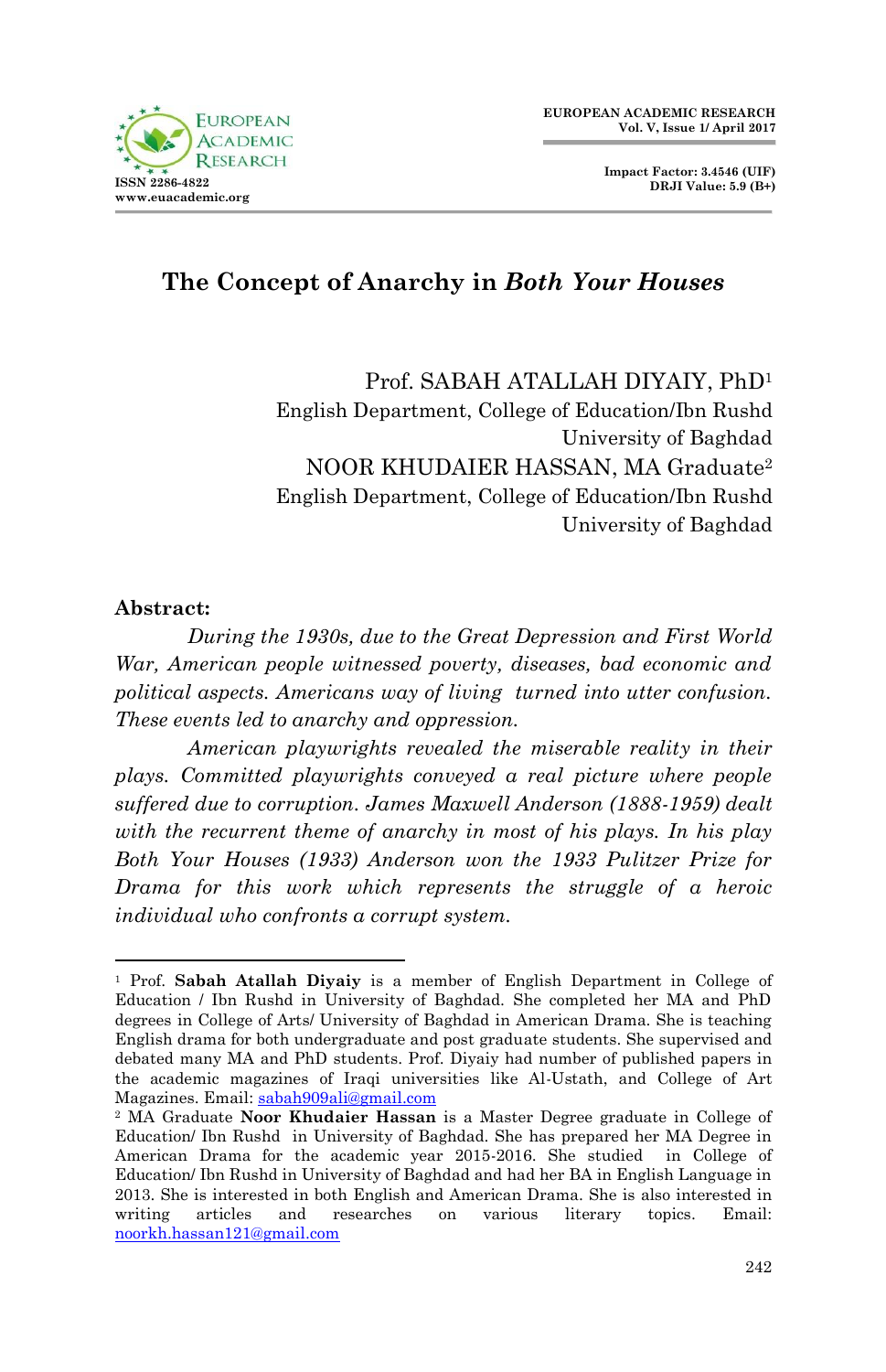**Key words**: anarchy, corruption, greed, individualism, selfishness, romance, Maxwell Anderson.

#### **1.1 ABOUT THE AUTHOR**

Maxwell Anderson was born on 15 December 1888 in a small town of Atlantic, Pennsylvania. His father, William Lincoln Anderson was a preacher. His mother Charlotte Perrimela Stephenson, was Irish. They moved to Andover, Ohio where his father became a minister.<sup>3</sup> Growing up by religious father, Anderson recalled: ''we got to know the Bible well.''4 His father's attitude at home was abrupt which made Anderson dislike religion: ''I think his eloquence oppressed us a little, because he wasn't so eloquent at home, and perhaps we rather resented the salesmanship that went into his evangelism.''5At the age of eight, Maxwell refused to be baptized.<sup>6</sup> The family lived in thirteen different places across Pennsylvania, Ohio, and North Dakota.<sup>7</sup>

The father brought books for his children to read. Anderson admired Robert Lewis Stevenson, James Fenimore Cooper, and Arthur Canon Doyle.<sup>8</sup> He graduated from the university of North Dakota in 1908. He married Margaret Haskett and they had three sons, Quentin, Alan, and Terence. They set up a house in the rural community of Minnewaukan, North Dakota. Anderson worked as a teacher at the local high school.<sup>9</sup> He sent a letter to a former professor dated 15 September 1912, and he said that he and his wife had become socialists.<sup>10</sup>

They moved to California in 1913 where Anderson had a master degree in English from Stanford University.<sup>11</sup> He taught at Whittier College in California. In 1917, Anderson defended a student and he was put in jail. The student Arthur Camp, attempted to publish a letter in the college newspaper clarifying his reasons for refusing the draft, but the campus editors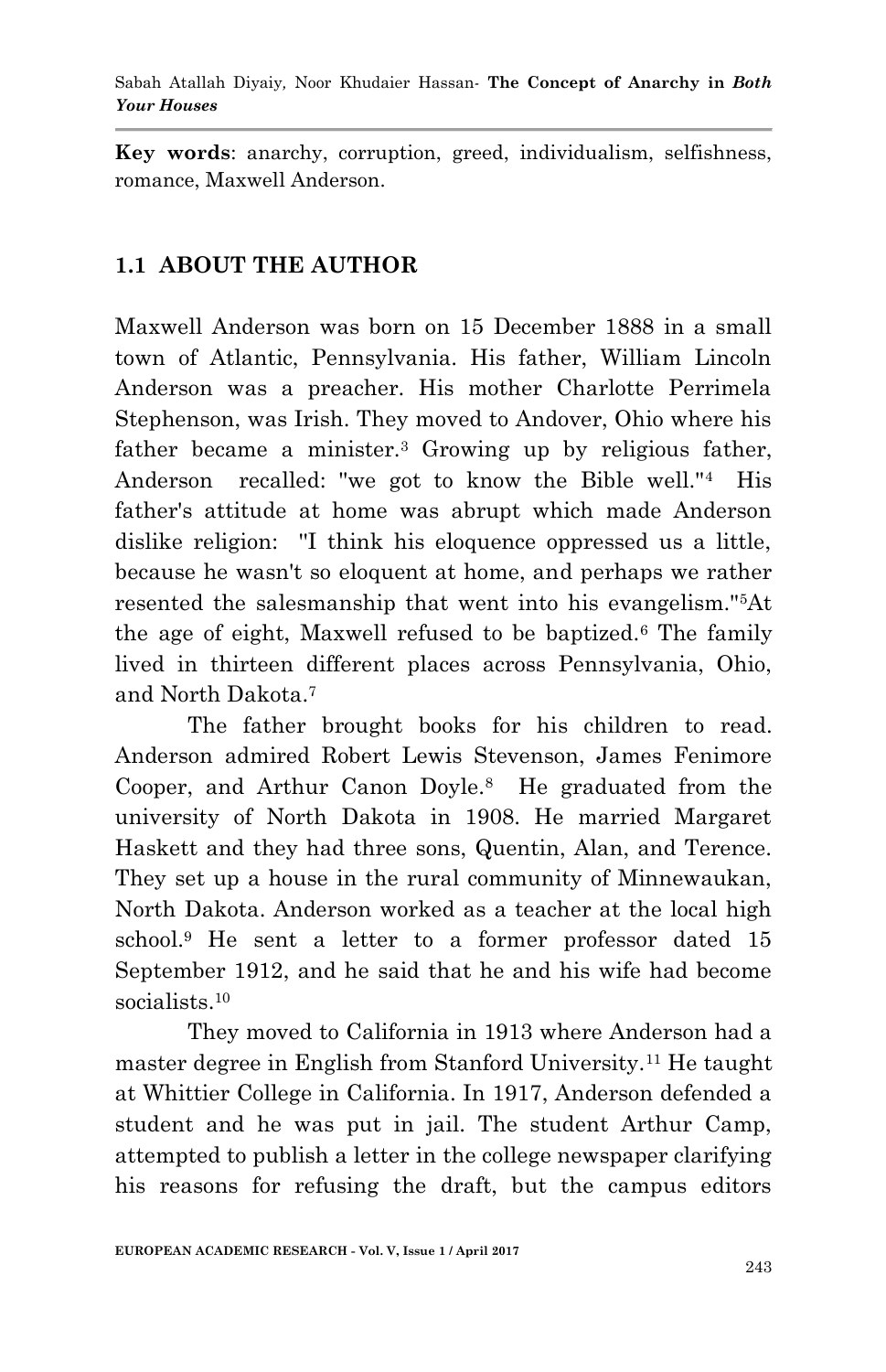refused to publish it. Anderson wanted to show that the young student had the right to speak without being oppressed. The letter was a critique of American institutions:

> I have talked with Arthur Camp very little, but in doing so have formed a high opinion of his ability and his motives. It takes a brave and high-spirited man to take the stand which he has taken. He deserves to be heard on the subject which seems important enough for him so that he is willing to sacrifice reputation, friends, and future to uphold his views. And where can he be heard more naturally, where should he be more welcome, than in the columns of the paper in his college? If there is criticism of the government in this college it should be represented in the paper. It is a weak and shaky government that cannot stand criticism, and it is a weak and shaky intellect that never has any criticism to offer. If our very colleges are to stifle thought , where is the thinking to be done?...There is always something to run from if you are cowared enough to run. Whatever may be thought of the opinions of Camp, he has proved himself no cowared.<sup>12</sup>

Anderson resigned from the college, and he worked as a journalist. He wrote an editorial for the *San Francisco Evening Bulletin* criticizing the allies for putting a large war debt on Germany. The editor refused his criticism and fired him.<sup>13</sup> At the invitation of Alvin Johnson, co-editor of the *New Republic*, Anderson moved to New York.<sup>14</sup> He left the *Globe* when he was offered more money to work in the *World*. 15

In the early 1920s, the Andersons were invited one evening to hear a reading of *Roger Bloomer* , a play written by John Howard Lawson. Lawson sold the play for five hundred dollars and that amount of money made Anderson interested in writing plays.<sup>16</sup>

Anderson's first wife Margret Haskett, died in a car accident in 1931, and in the fall of 1933 he married Gertrude Anthony. Their daughter Hesper was born in 1937. In 1953 she committed suicide. His third marriage to Gilda Oakleaf in 1954 proved to be a happy one. Maxwell died in February 28, 1959.17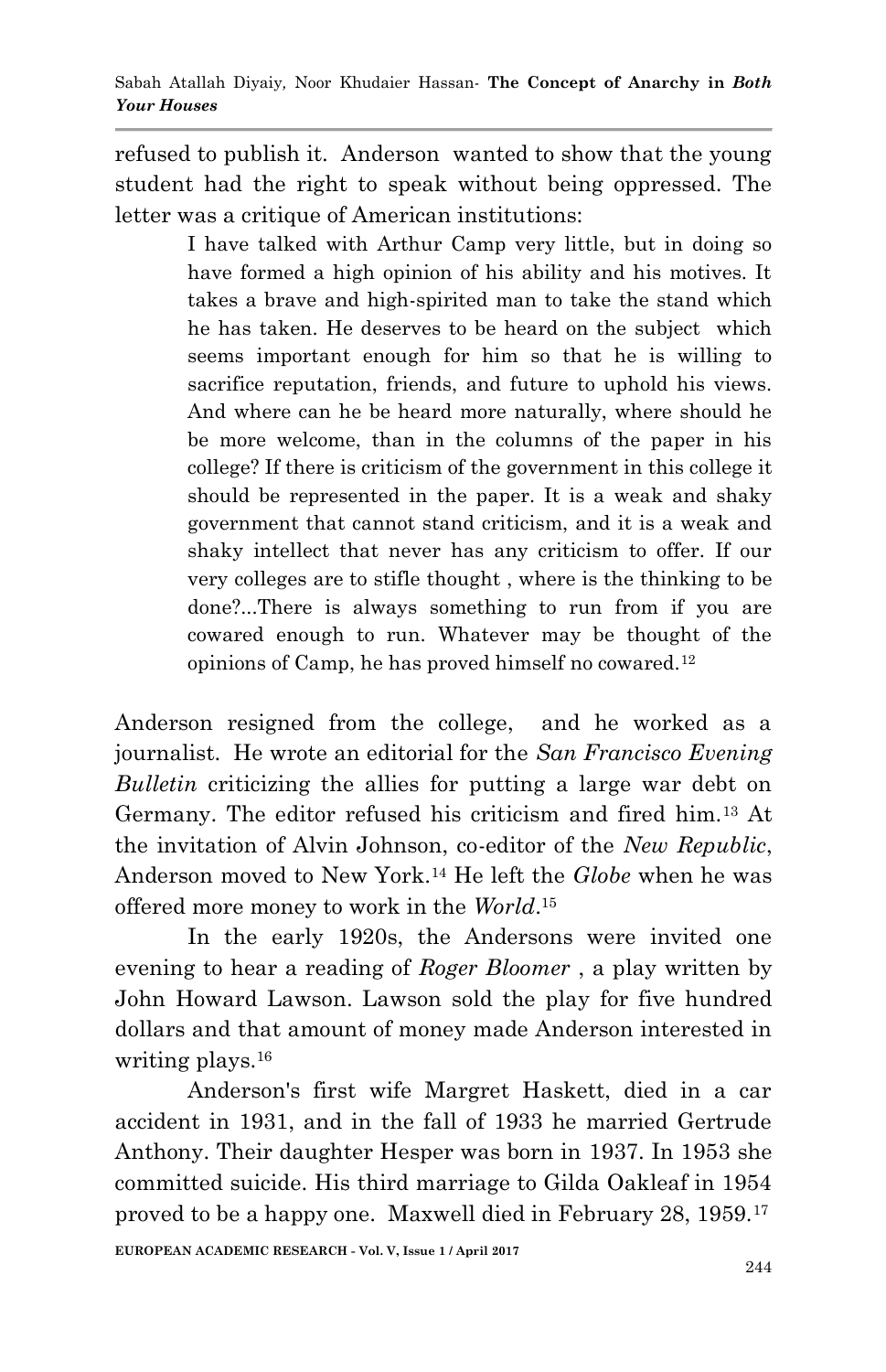Maxwell Anderson was a very difficult man to understand, his friend and business partner John F. Wharton characterized the playwright as ''mercurial'' due to his mysterious personality.<sup>18</sup> Anderson rejected during his life to share personal information. He wrote to Burns Mantle in the late 1920s: ''when a man starts peddling personal stuff about himself…they should send a squad of strong-arm worms after him, because he's dead.''<sup>19</sup>

In 1939, he published a group of essays, entitled *The Essence of Tragedy and Other Footnotes and Papers*. He explained his reason for avoiding statements that showed his purpose and his thoughts. He discussed the artist's place in the universe and his relation to the national culture:

> There is always something slightly embarrassing about the public statements of writers and artists, for they should be able to say whatever they have to say in their work, and let it go at that, However, the writer or artist who brings a message of any importance to his generation will find it impossible to reduce that message to a bald statement, or even clearly scientific statement.<sup>20</sup>

Anderson believed that a person must be free to enjoy a sense of individualism:

> Each man and woman among us, with a short and harried life to live, must decide for himself what attitude he will take toward the shifting patterns of government, justice, religion, business, morals, and personal conduct. …, but no man's life is ready made for him. Whether he chooses to confirm or not to confirm, every man's religion is his own, every man's politics is his own, every man's vice or virtue is his own, for he alone makes decisions for himself. Every other freedom in this world is restricted, but the individual mind is free according to its strength and desire, The mind has no master save the master it chooses.<sup>21</sup>

Anderson believed that a noble man was the man who became a better citizen. He believed that a man who sought perfection, was a man who believed in justice and truth: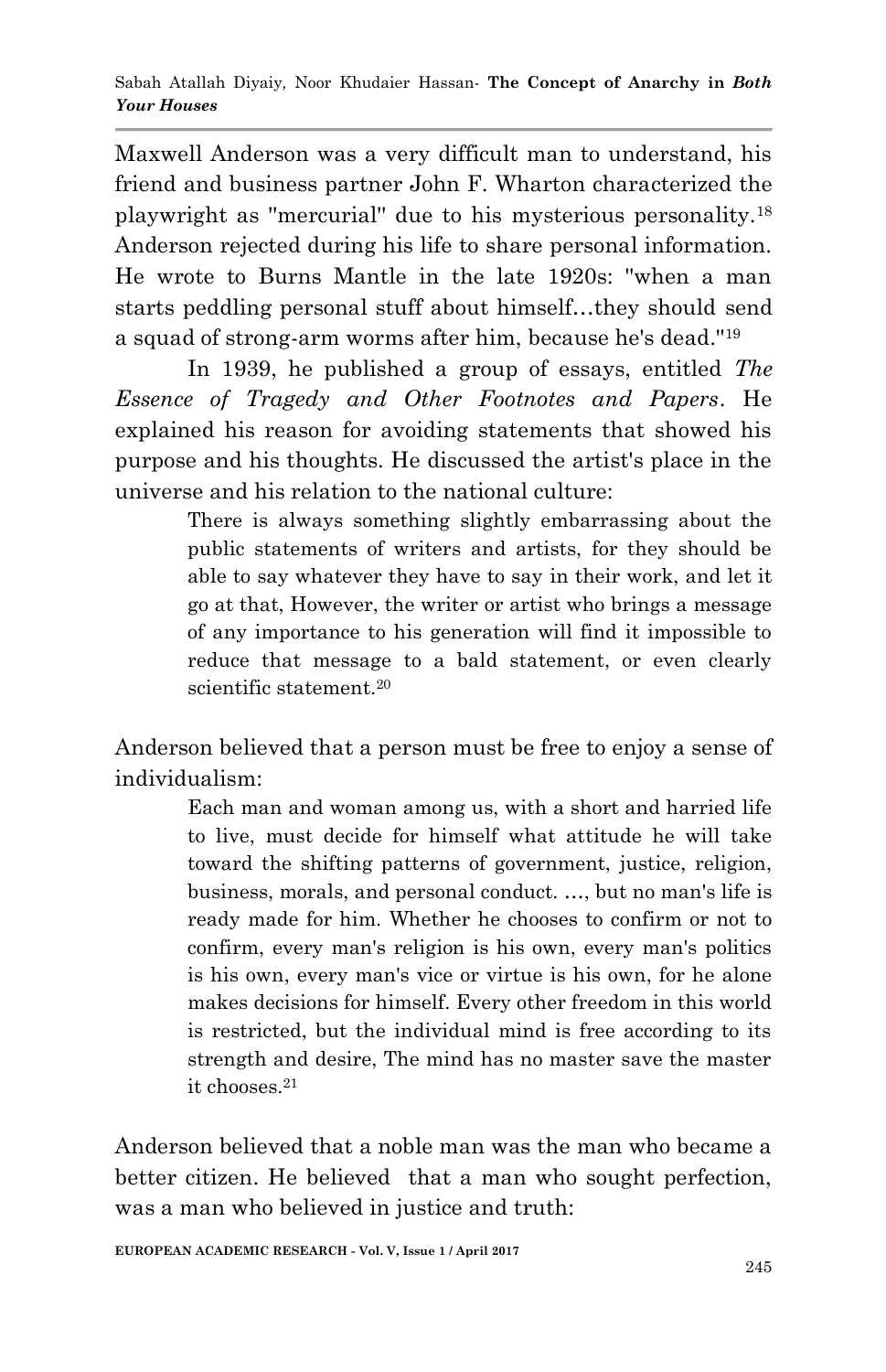The concepts of truth and justice are variables approaching an imaginary limit which we shall never see; nevertheless those who have lost their belief in truth and justice and no longer try for them, are traitors to the race, traitors to themselves, advocates of the dust. To my mind a love of truth and justice is bound up in men with a belief in their destiny.<sup>22</sup>

Anderson was continually changing his views. Vincent Wall defined Anderson as an individualist, and an anarchist.<sup>23</sup> In his book *Drama and Commitment*, Gerald Rabkin called Anderson a "political paradox,"<sup>24</sup> who tried to be non-political, but his plays carried a political theme. Rabkin said:

> Anderson was always a confirmed rugged individualist; he never felt comfortable within the confines of a specific political ideology. He distrusted and inveighed against all political organization, whether Communist, Fascist, Democratic, or Republican. The political man … is invariably a scoundrel and opportunist. …, it is significant that Anderson never avoided political issues. … most of his plays are involved with the problem of man in conflict with social and political forces. The persistent dichotomy which rings throughout them is a political one: the lust for power in conflict with the desire for freedom.<sup>25</sup>

Anderson discussed governmental corruption and social injustice in his plays, such as *Gods of the Lightening* (1928)*, Both Your Houses* (1933)*, Valley Forge* (1934), *Winterset* (1935), *The Wingless Victory* (1936), and *Joan of Lorraine* (1946)*.* 

The theme of the individual fighting to get his free will against authority and government was a recurrent one. For Anderson there were three types of anarchism:<sup>26</sup> firstly, transcendental which is a belief in the inherent goodness of people to believe in themselves, that society and its institutions have corrupted the purity of the individual, but Anderson have faith that people are at their best when truly rely on themselves and be independent. Secondly, individualistic anarchism in which one individual stands directly in the face of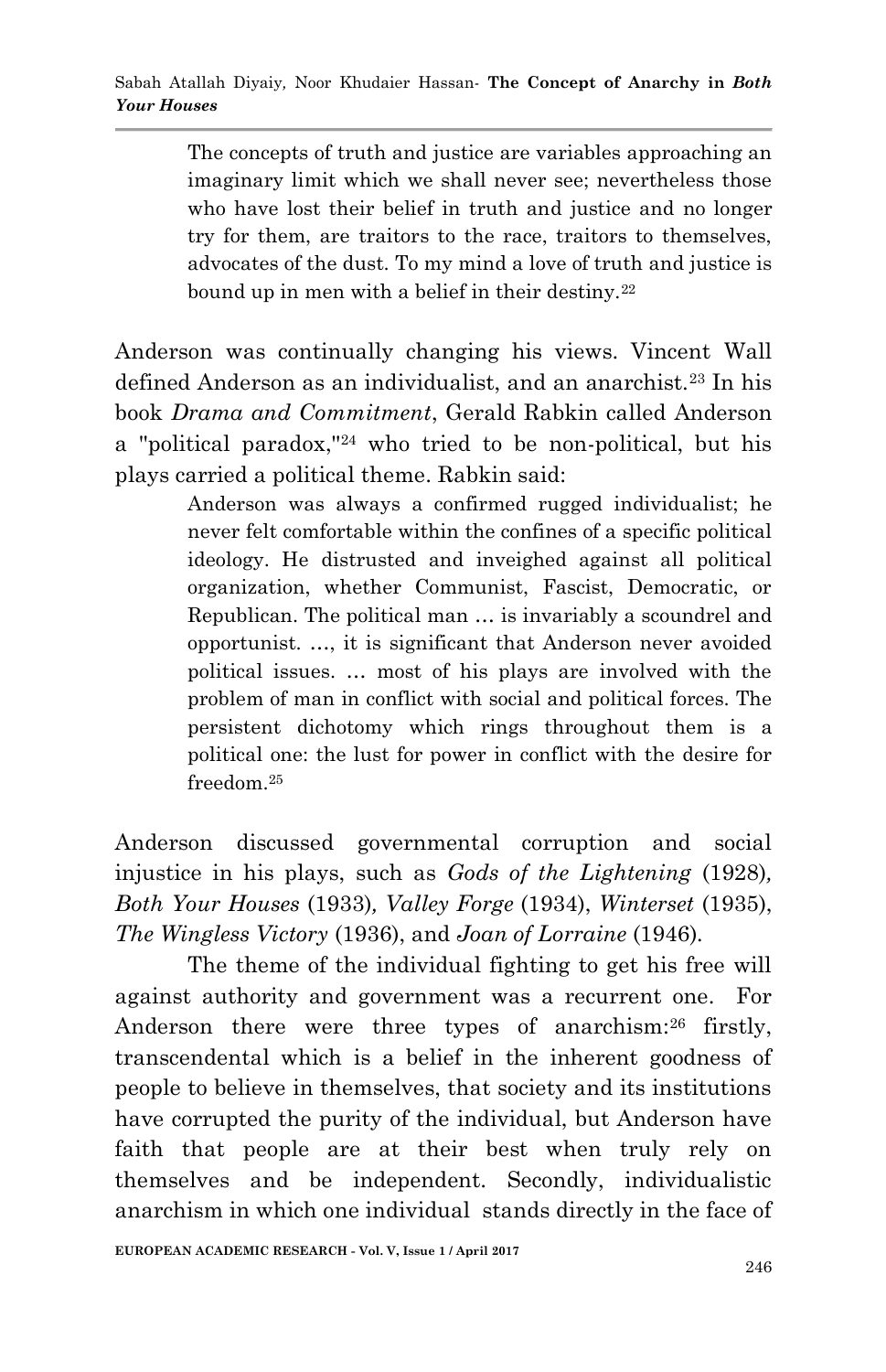corruption, and thirdly, violent anarchism in which violent acts are used to gain freedom from all kinds of authority in which Anderson refuse. He was against the suppression of the individual, and he supported the individual freedom.<sup>27</sup>

 Anderson's poem, ''Sic Semper,'' (1917) showed admiration of the Russian Revolution.<sup>28</sup> Yet the events which followed the Russian Revolution made Anderson believe that revolutionaries were deceptive, and that a tyrant was always the ruling force who took the place of the previous king:

> So that is now experimentally, historically proved what the 'damn fool anarchist' [*sic*] are saying from [*sic*] a half a century at least: The proletariat cannot become a ruling class; it can dethrone the actual ruler and place its leaders in their place, but in so doing the revolution would be in vain.<sup>29</sup>

Anderson believed that the Communist Party was a destructive Party; a conspiracy that was taking place around the world.<sup>30</sup> He joined the Group Theatre, which was founded by Harold Clurman, Cheryl Crawford, and Lee Strasberg during the Great Depression.<sup>31</sup> In 1931 Anderson contributed nearly two thousand dollars to help finance the Group Theatre's first production at Brookfield Center.<sup>32</sup>

The theatre, for Anderson, was ''a religious institution devoted to the exultation of the spirit of man.''<sup>33</sup> The play must deal with the conflict of good and evil inside the heart and mind of the character. Anderson said that:

> The story of a play must be a conflict, and specially, a conflict between the forces of good and evil within a single person. The good and evil to be defined, of course, as the audience wants to see them. The protagonist of a play must represent the forces of good and must win, or, if he has been evil, must yield to the forces of the good and know himself defeated. The protagonist of the play cannot be a perfect person. If he were he could not improve, and he must come out at the end of the play a more admirable human being than he went in. The protagonist of a play must be an exceptional person.34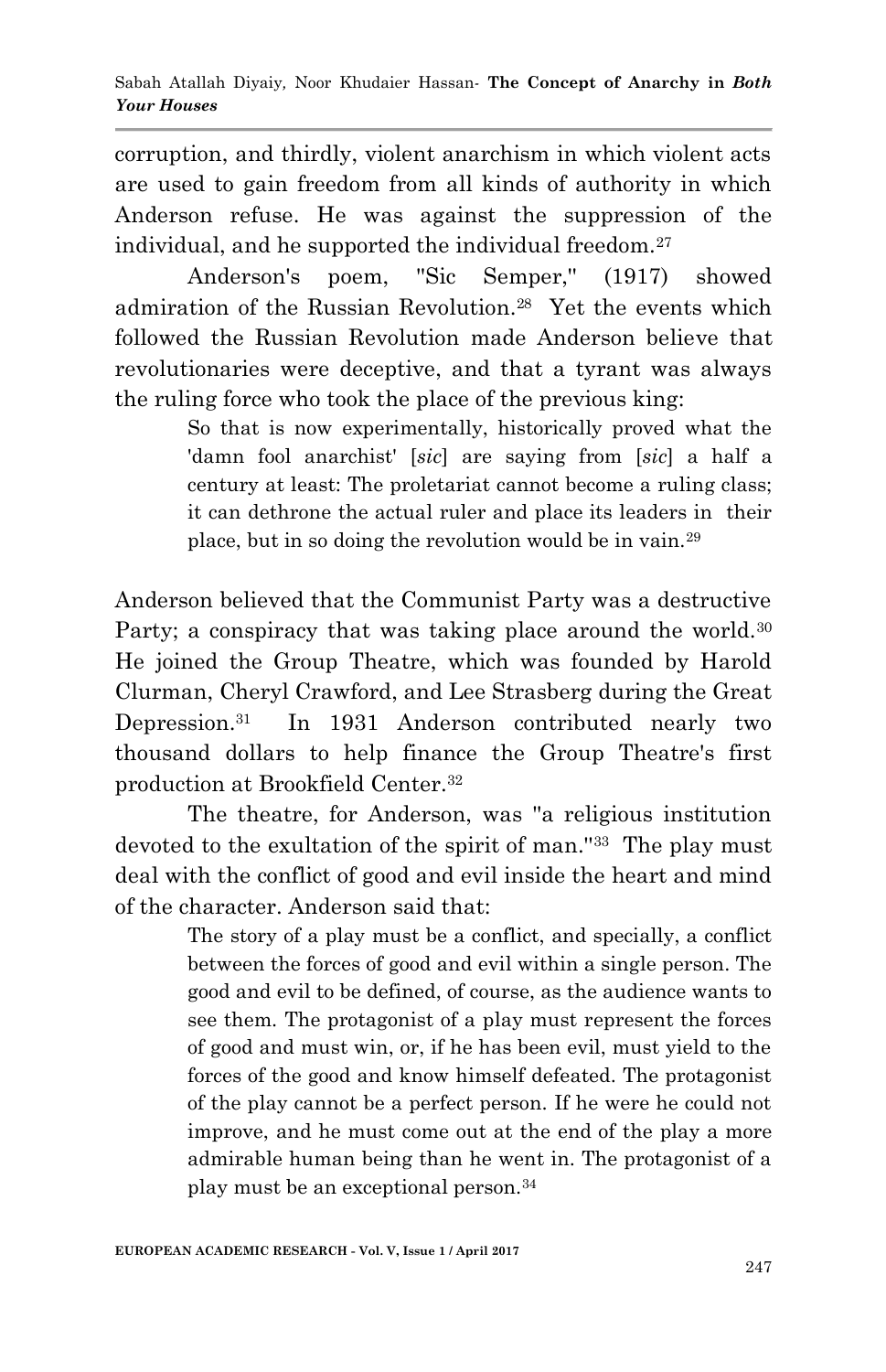The hero must change into the better, which is the demand of the audience. Anderson believed that the audience would not approve an evil man: ''those who will not fight evil are rejected on both sides of the footlights.''<sup>35</sup> The plot of the play was interwoven with the character. The development of the character was the plot. Anderson depended in writing plays on Aristotle as the source of his theory:

> In discussing construction he [Aristotle] made a point of the recognition scene as essential to tragedy. The recognition scene, as Aristotle isolated it in the tragedies of the Greeks, was generally an artificial device, a central scene in which the leading character saw through a disguise, recognized as a friend or as an enemy, perhaps as a lover or a member of his own family, some person whose identity had been hidden.<sup>36</sup>

The only element of plot that Anderson saw was the recognition scene. He framed a rule to guide him, he said:

> A play should lead up to and away from a central crisis, and this crisis should consist in the discovery by the leading character which has an indelible effect on his thought and emotion and completely alters his course of action. The leading character, let me say again, must make the discovery; it must affect him emotionally; and it must alter his direction in the play.<sup>37</sup>

He wanted to revive the poetic drama. Anderson believed that a society with too much assertion on rationalism and scientific advancement was doomed without the use of metaphor, fantasy, and philosophy. He believed that language needed poetic thoughts. In *The Essence of Tragedy* he wrote, ''the best prose in the world is inferior on the stage to the best poetry.''<sup>38</sup> Anderson concluded that the best modern plays should be written in verse. That was considered America's first dramatic poet turned from the lyricist's art to write plays in verse. He said that ''verse was once the accepted convention of stage.''39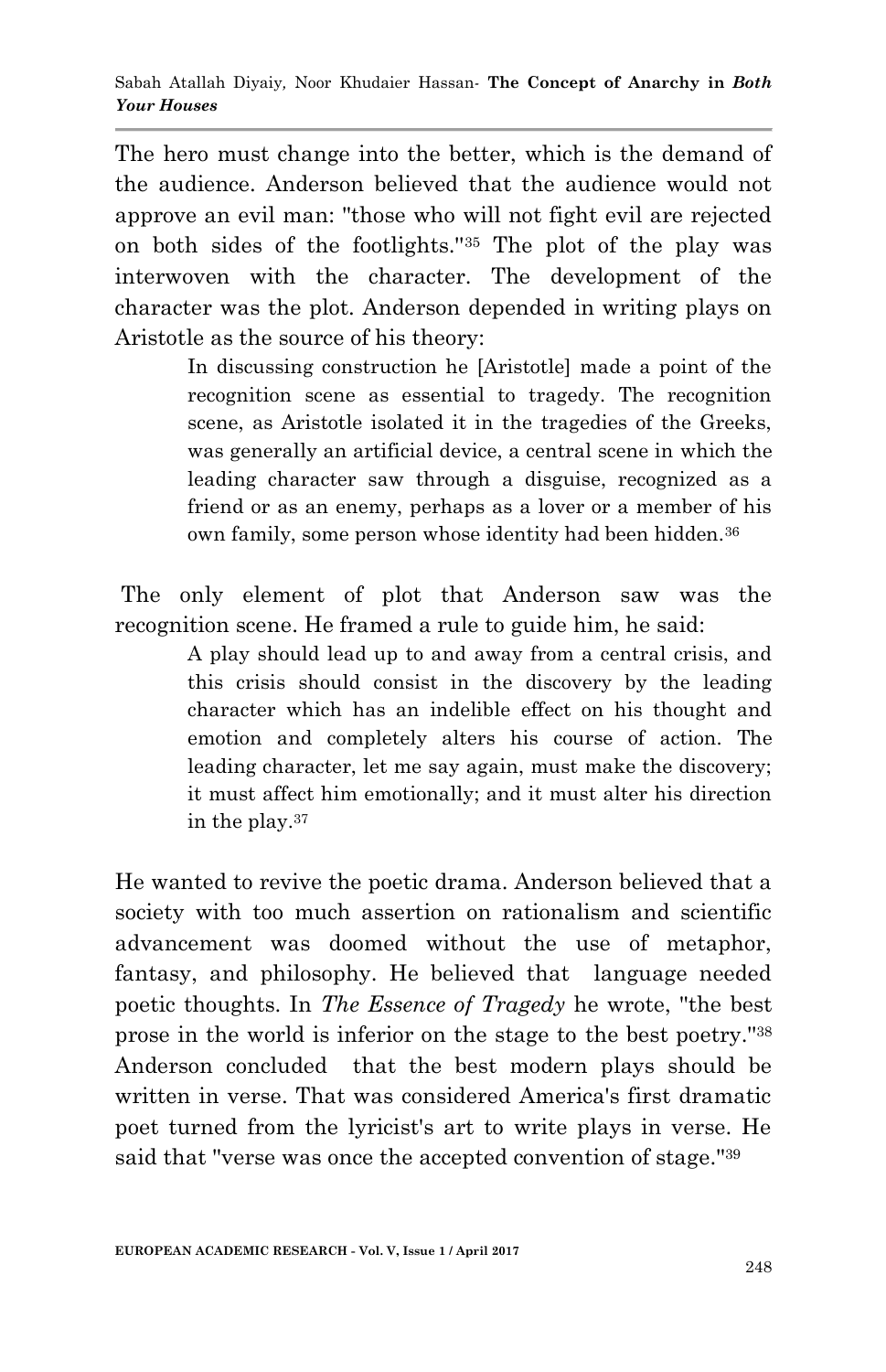Anderson used poetry in the theatre. He did what everybody thought impossible: a revival of the use of poetry in the popular dramatic theatre, he stated that, ''I have a strong and chronic hope that the theatre of this country will outgrow the phase of journalistic social comment and reach occasionally into the upper air of poetic tragedy.''<sup>40</sup> He believed that poetry was the best way to communicate the emotions and the dreams of a culture. Anderson said: ;;The great poetry of Greece, of Italy and of England is nearly all as mystic in concept and as prophetic in tone as the Old Testament itself. Prophetic with the eye on the distant horizon, not on the excavation in the foreground.''<sup>41</sup>

Anderson faced an audience who did not appreciate and understand poetic drama, still, he believed that the audience would love the poetic drama, he said: ''But that it will involve a desire for poetry after our starvation diet of prose I have no doubt. … It is incumbent on the dramatist to be a poet, and incumbent on the poet to be prophet, dreamer, and interpreter of the racial dream.''42He had the faith that a better man was the one who had a goal to achieve his dream.

Anderson's plays varied in their style. He was a talented playwright. He wrote historical plays, verse dramas, comedies, musicals, prose plays and adaptations of novels. He admired classics, especially Shakespeare. He tried to modernize the Elizabethan style and made it more appealing to American play admirers. Many critics encouraged the dramatist's efforts in that respect. Otis Ferguson, described *Winterset* as ''East River Hamlet''<sup>43</sup> Anderson obviously relied on Shakespeare's style in several of his plays.

Anderson was a great admirer of the classics of the Western Civilization.<sup>44</sup> In *Ann of the Thousand Days* (1948), he used flashbacks to represent Ann Boleyn's marriage with King Henry VIII.45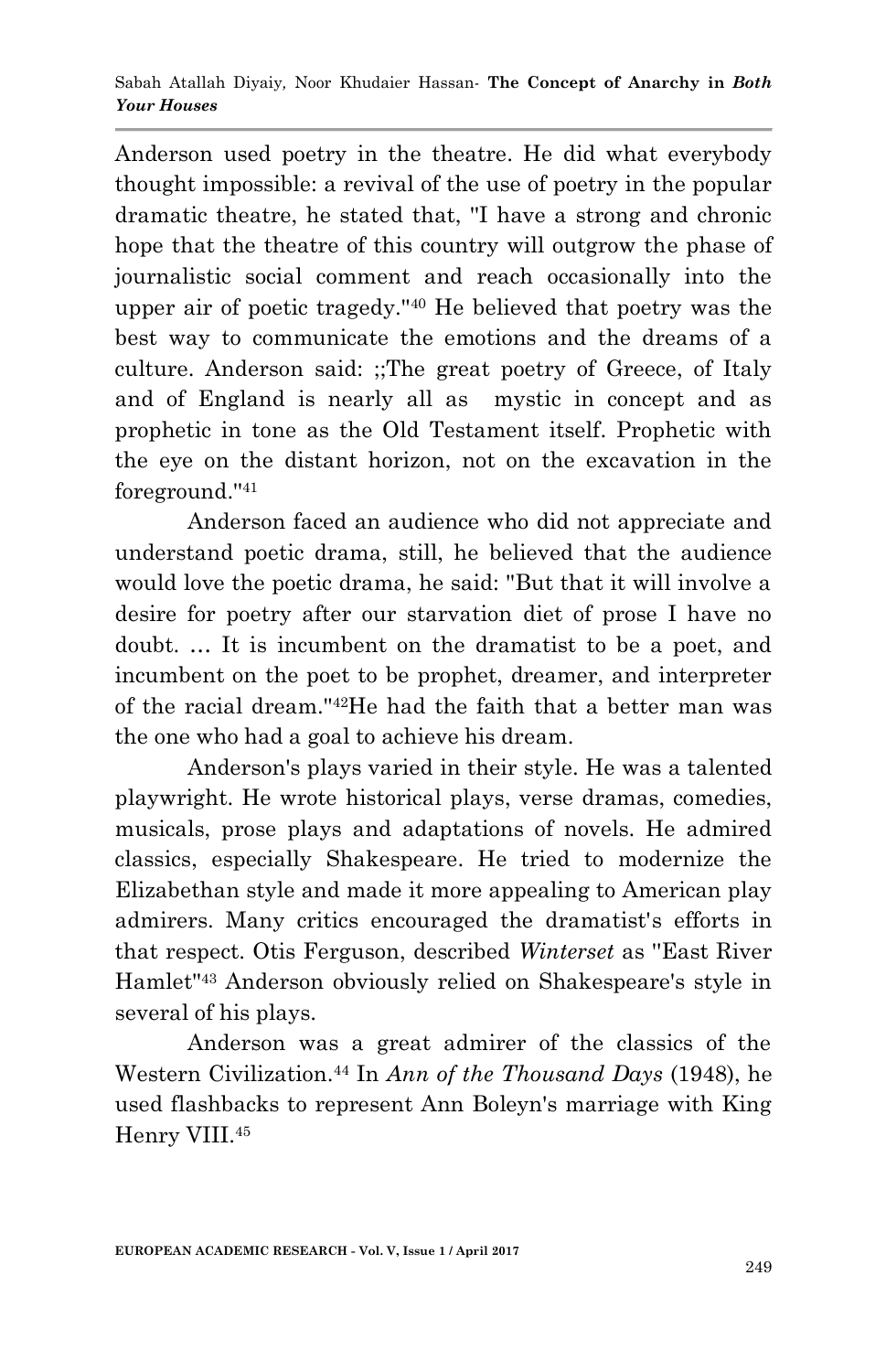## **2** *BOTH YOUR HOUSES* **(1933)**

*Both Your Houses* was written in 1933. The play was first produced in New York by the Theatre Guild. It opened at the Royal Theatre on March 6, 1933. It was directed by Worthington Miner and it was designed by Arthur P. Segal.<sup>46</sup> The play ran for 120 performances, closing on May 6, 1933. It was added in Burn Mantle's *The Best Plays of 1932-1933.*<sup>47</sup>

*Both Your Houses* was awarded the Pulitzer Prize for Drama.<sup>48</sup> It was a political satire where the dramatist emerged in the role of a furious national citizen who was against the corrupt system. It was ''the first American play concerned exclusively and seriously with Federal political intrigue.''<sup>49</sup>

The play opened two days after Franklin Delano Roosevelt took the Presidency on March 4, 1933. It was staged in a time when thirteen million people were unemployed and the country was going through ''failure on a scale unprecedented in its history.''<sup>50</sup>

Many themes are shown in the play such as individualism, religion, capitalism, greed, debauchery, selfishness, hypocrisy, centralized government, and romance.<sup>51</sup> The title of the play was taken from Shakespeare's *Romeo and Juliet*, when Mercutio spoke before his death to the Montagues and the Capulets, wished a plague to be inflicted on both families and their political parties.<sup>52</sup> The setting takes place in the House Office Building, Washington, D.C. It shows life in the Congress.<sup>53</sup>

John Mason Brown believes that the play is a criticism of the American system. He says:

> In the writing of *Both Your Houses*, Maxwell Anderson has got the better not only of his subject and his audience but also of his fellow-dramatists who in recent years have attempted to turn the stage into a forum for the discussion of public questions. With the calm detachment usually reserved for the penning of drawing-room comedies, he has held up to the patrons of the Theatre Guild as merciless and disheartening a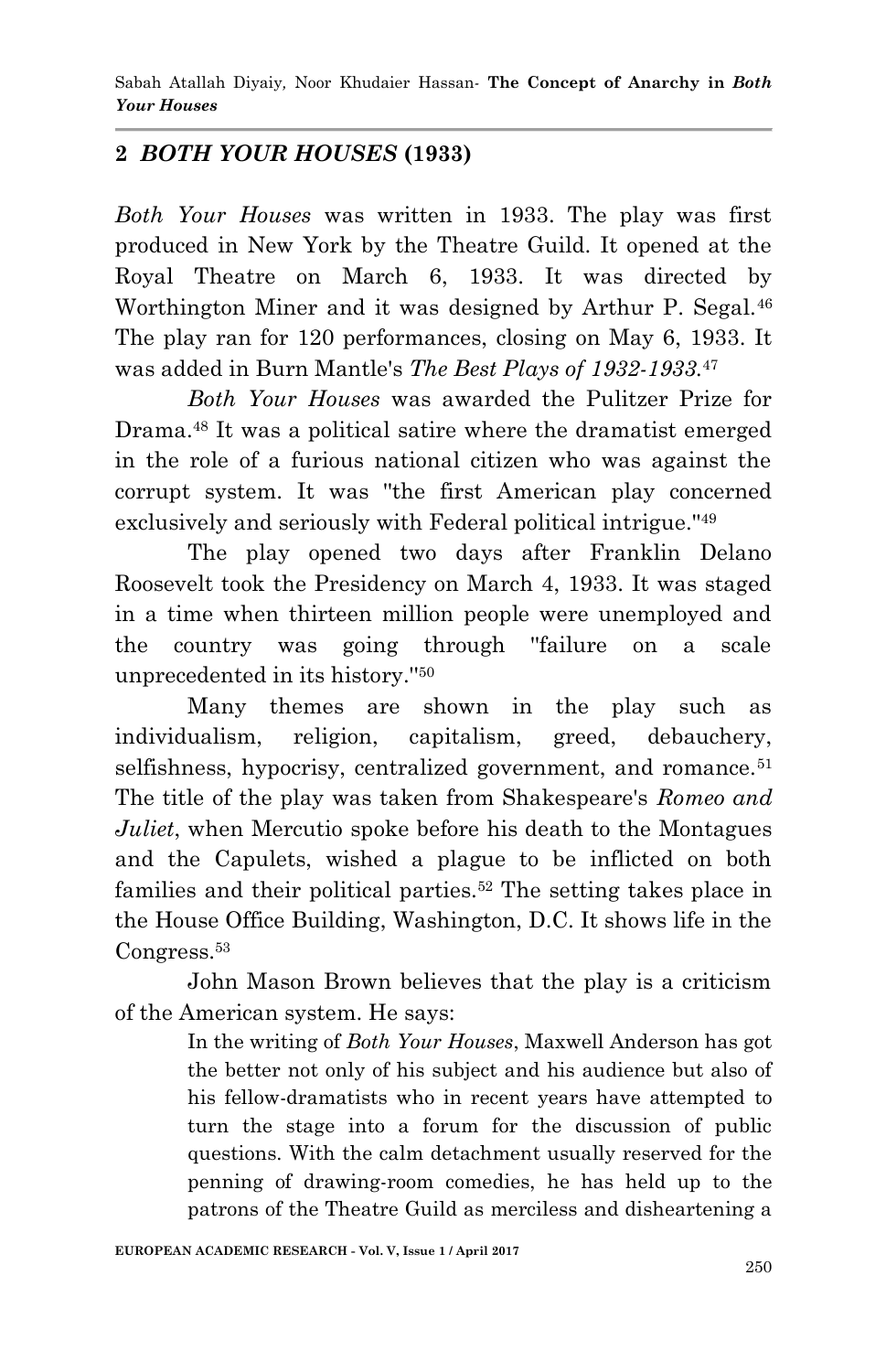picture of governmental corruption as anyone could imagine. It is a shocking, bitter indictment, calculated to raise doubts in the hearts of even the staunchest supporters of the democratic ideal.<sup>54</sup>

The play narrates the story of Alan McLean, young congressman from Nevada, who discovers the horrible fact of the political life when he is chosen to the Appropriations Committee.<sup>55</sup> McLean notices that a number of contractors will get a huge financial benefit by completing the Nevada dam. The amount of money for the project is magnified. This leads the cost of the bill from \$40- million to \$465-million. The bill is fabricated with a lot of expensive and unnecessary items. He decides to reveal the whole scheme of the committee, by overloading the bill to be rejected.

#### **3** *BOTH YOUR HOUSES***: A CORRUPT SYSTEM**

*Both Your Houses* is a realistic play of graft in the management of national government. It contains a flaming accusation of American political approaches. It attacks corruption and hypocrisy of the American government.<sup>56</sup> It focuses on political fraud and scheme in the House of Representatives, with the fight over an appropriation bill. Anderson presents three main characters: Alan McClean, Simeon Gray, and Solomon Fitzmaurice( referred to as "Sol" in the play). They work as allegorical figures to deliver Anderson's anarchistic beliefs over the political system.

The protagonist of the play, Alan McClean is a newly elected congressman. He resembles Anderson himself.<sup>57</sup> He reads Thomas Jefferson<sup>58</sup> just like Anderson himself. The mail man says: '' Serious. Wears mail-order clothes. Reads Thomas Jefferson.''<sup>59</sup> The play is an allegory where Gray represents the "gray" area. This means the middle ground between the two extremes of McClean and Solomon.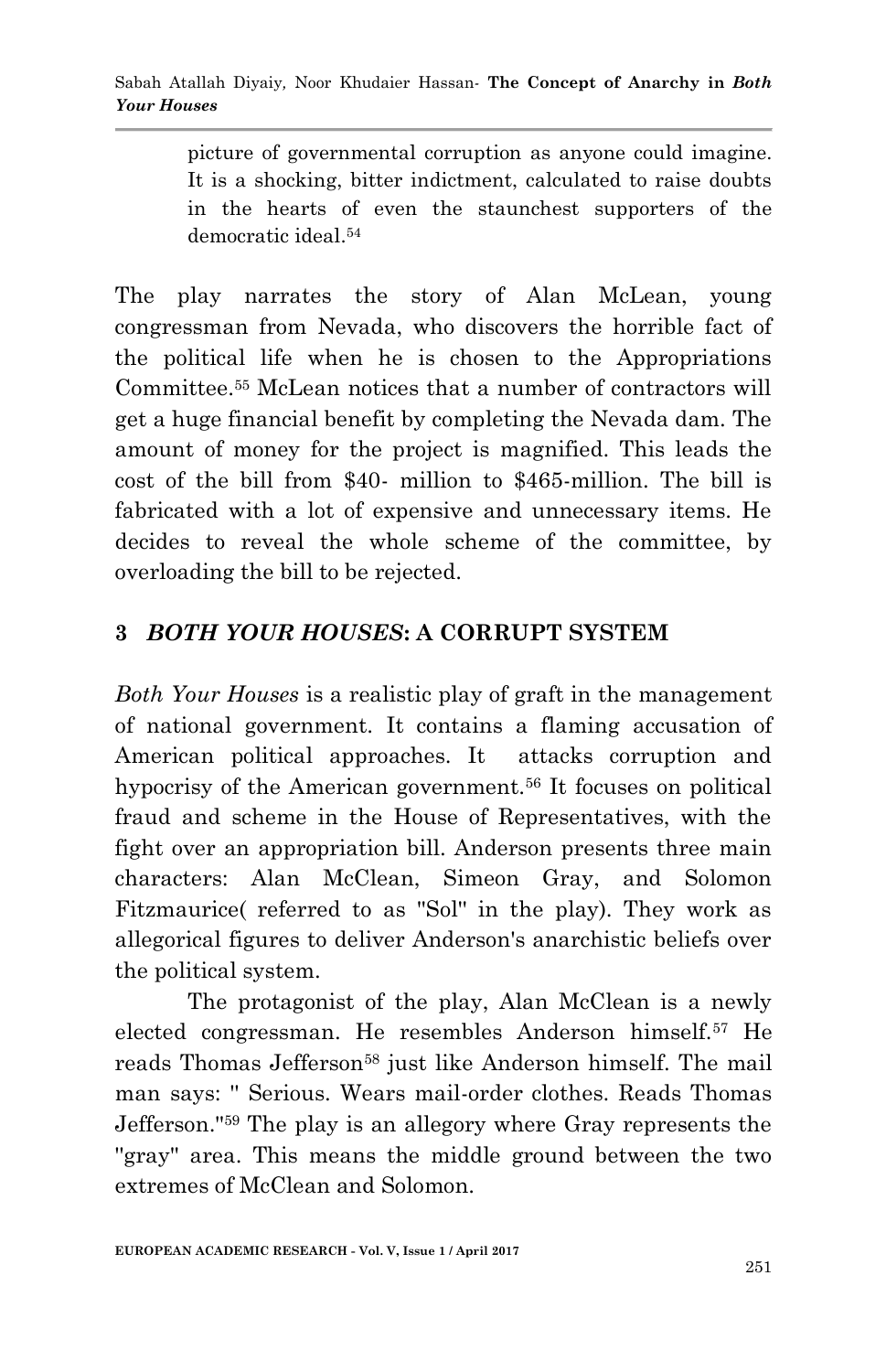McClean, is a rebel. His assistant Merton describes him as follows: ''He's straight. It never enters that head not to be straight'' (Act I, scene i, 21). McClean's honesty and integrity are further referred to by his last name. The cleanliness of his character brings about the downfall of corrupt politicians.

McClean comes from Nevada and he is elected to Congress after exposing financial corruption at the agricultural college. He invested his own money to have his election investigated.<sup>60</sup> Solomon says: ''Comes from Nevada, intellectual, reads Jefferson, having his own election investigated. Simeon, call your meeting to order and for God's sake muzzle him. This is William Jennings Bryan!'' (Act I, scene i, 22).

Identifying McClean with Bryan strengthens his link to morality. Bryan, who comes from Nebraska, is known as the Great Commoner and demands a platform to protect the workers.

The members of the committee expect McClean to support their decisions concerning a bill designed to provide funds for the completion of a dam in his hometown Nevada. Levering, one of the members of the committee says to him: ''We knew you were a sensible, reliable young man, and we put you on the Appropriations Committee for that reason'' (Act I, scene i, 30).

The bill is designed as a \$40 million appropriation, but with the inflation of unimportant requests it reaches \$475 million. Simeon Gray, the committee chairman, tries to cut expenses to \$200 million to avoid a presidential prohibition. He cuts it \$275 million. The bill must come to a vote: ''Well, we're week late with this bill already, and I came back yesterday for nothing else but to get it set'' (Act I, scene i,14).

Being honest, McClean is amazed due to the shameless dishonesty of the members of the committee. The interests of the representatives are linked to the bill, and they must vote through compromise and full agreement to pass the bill to their own personal advantages. They will fight any one who stands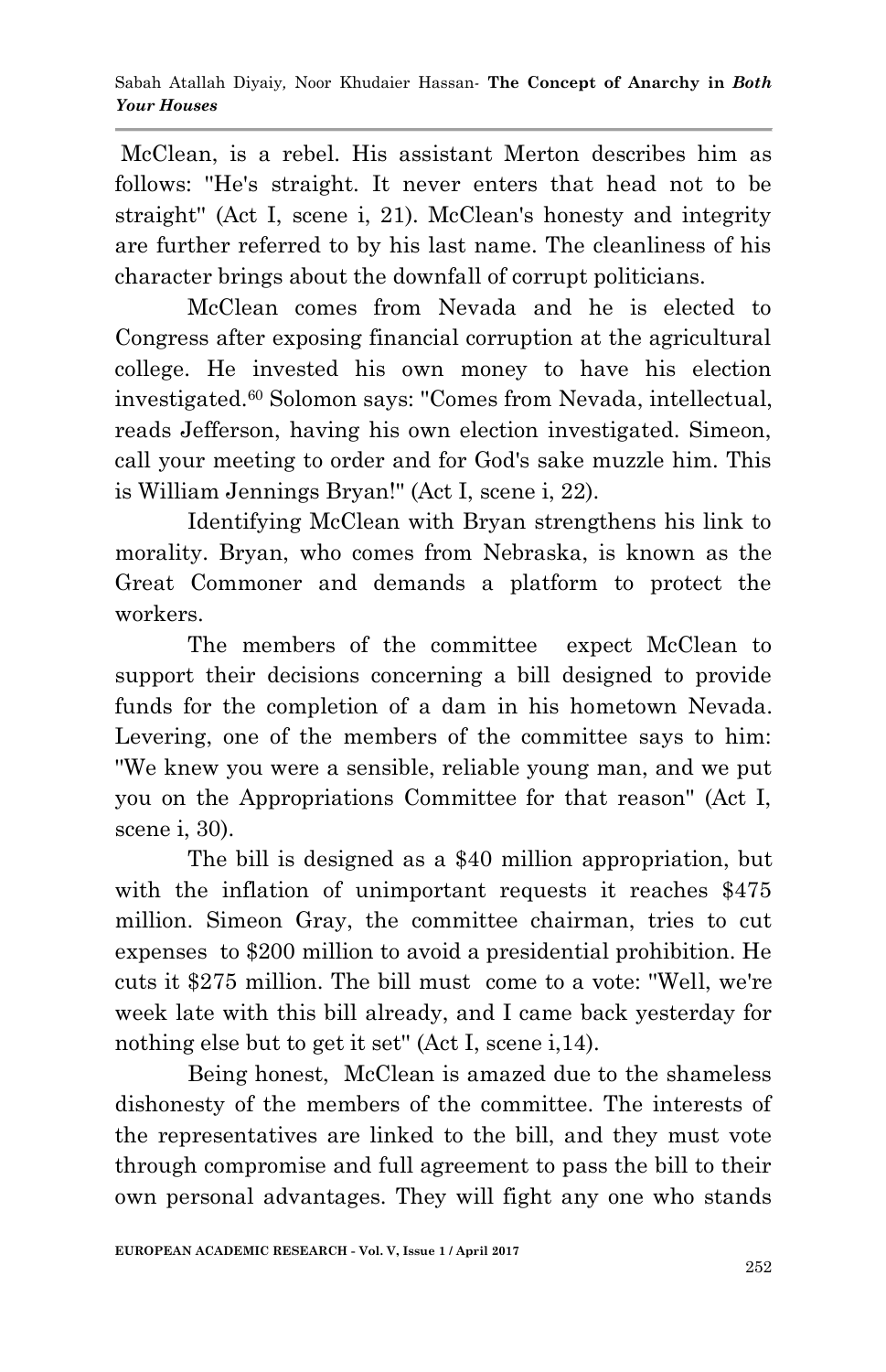against their financial greed. Solomon demands to get the money as he wants to benefit from naval patronage:

> The Atlantic Fleet's got to spend its summer somewhere, hasn't it? It might just as well be at Rocky Point as at Hampton Roads, and they'd have a damn sight better time, too. Even the navy likes good liquor, and the girls are a hell of a lot fresher on Long Island than down there at the naval base where the gobs have been chasing them since 1812. We owe something to our navy, Simeon; let 'em ashore once in a while in a neighborhood where they won't need prophylactics.

> > (Act I, scene i, 18)

Gray wants to pass the bill and it reaches \$475 million. This reveals the greedy souls of the politician men of the committee. McClean believes that the bill will be rejected because it is overloaded, but his expectations fail as the bill passes with enough votes to support. He vows to quit from Congress to take his case directly to the voters.

Anderson stresses the capitalist system, that does not think of the welfare of the people. Each member tries to get what he wants. Laurence G. Avery points:

> Everyone in the play agree on two points about the bill: 1) that each item in it represents the personal interest of individual legislators; and 2) that it is only these personal considerations, not consideration for the nation's welfare, which lead to passage of the bill. In these two respects the bill is taken as typical of all legislation. Self-interest, therefore, is offered by the play as the motive force in the legislative process. $61$

People suffer due to high taxes, lack of money, and hunger. McClean says to Gray:

> I come from an agricultural district, Mr. Chairman, where the farmers haven't got any money, and they're taxed beyond what they can stand already. Not only that but in the town I come from there used to be thirty-eight stores on the main street. There are now fifteen----because people have no money to buy. When stores get judgments against the farmers and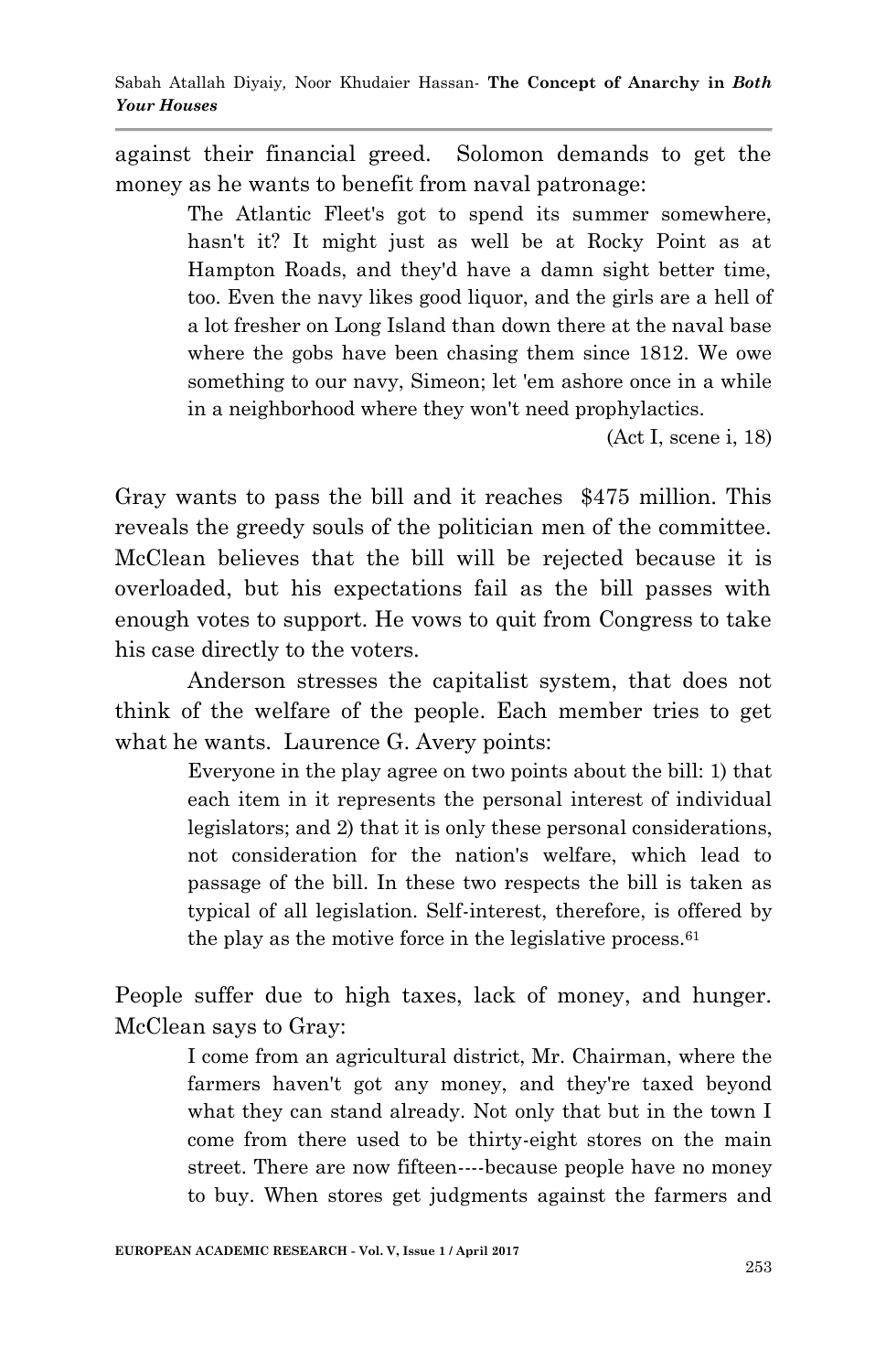put up their cattle and machinery at auction, nothing is sold. And the whole country's like that. Nobody can buy anything, at any price. Now, I was elected and sent here because I told my people I'd do what I could to reduce taxes and cut down even necessary expenditures. And there's nothing in this bill that can't be done without. So I'm against it.

(Act I, scene i, 49)

The greedy government thinks only of profit. Henry David Thoreau<sup>62</sup> believes that " absolutely speaking, the more money, the less virtue.''<sup>63</sup> Dell, one of the committee members, wants to defend the northwestern territory form Japanese beetles invading from Canada despite the fact that these insects are harmless to the northern region: ''Establishing a patrol of the Canadian border for the Japanese beetle'' (Act I, scene ii, 40).

The name ''Solomon,'' Anderson uses as an allegory to refer to the biblical king known for his great practical wisdom.<sup>64</sup> Solomon represents Long Island. He curses a lot , and he saves liquor in his office. He always believes that life was better in the past: ''In the old days, when government was government, a couple of men could sit down over a jug of whiskey and decide something----" (Act I, scene ii, 10).

Many critics see Solomon as the most important character in the play. Brooks Atkinson says that, ''Sol is the most engaging character in the play. His blind cynicism, his captivating dishonesty, his fulsome roguery result in comedy of the most enjoyable brand.''<sup>65</sup>

Solomon clarifies how the American political institution works, ''the sole business of government is graft, special privilege, and corruption----with a by-product of order. They have to keep order or they can't make collections" (Act II, scene i, 103). Solomon tells McClean about himself reflecting a severe social fact:

> I'm just an old man soaked in tobacco and fusel oil, and no help to anybody. No if it's up to me to stop the bill, it'll pass.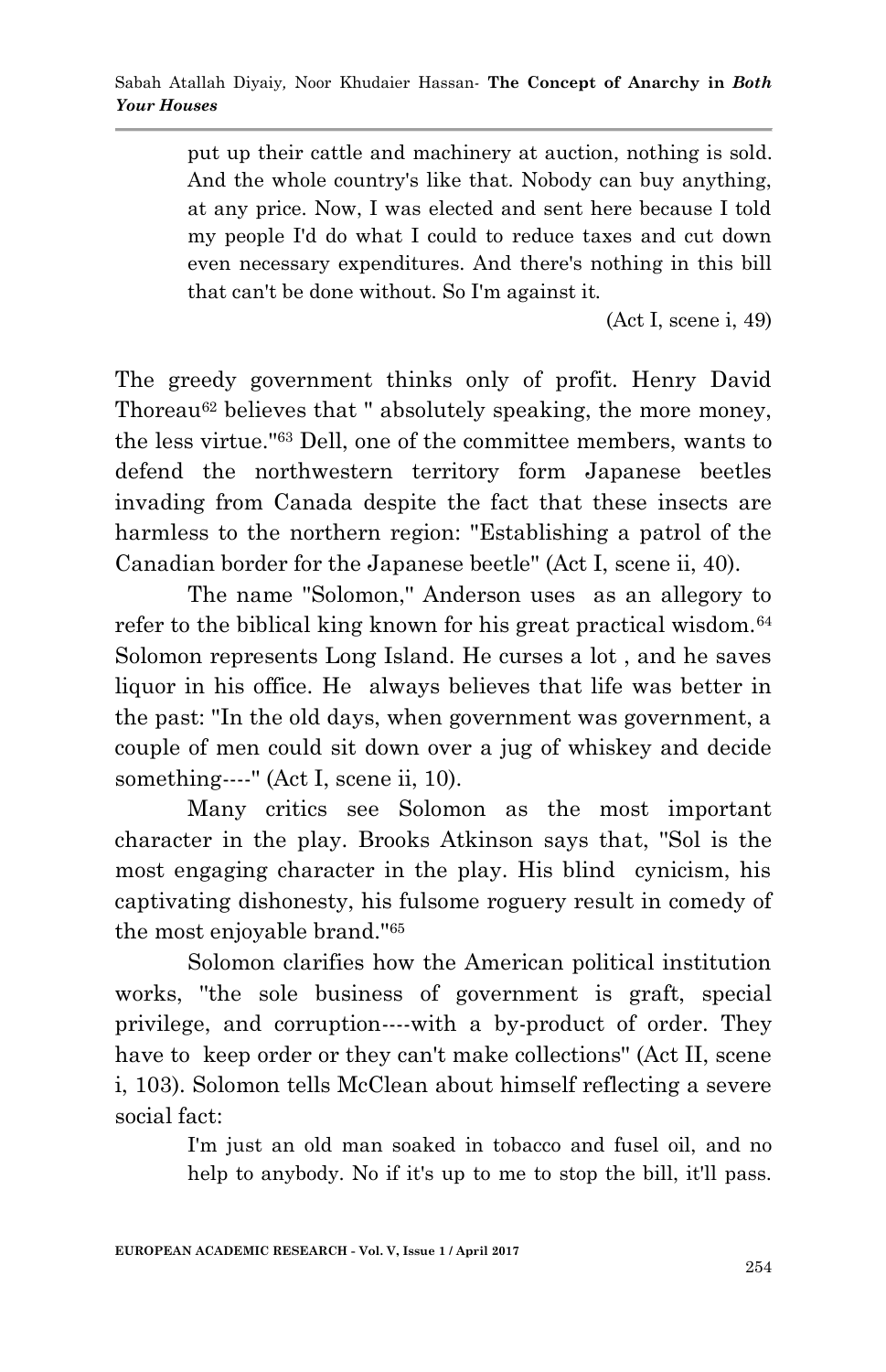You never get anywhere by taking things away from people, Alan. You've got to give them something.

(Act II, scene i, 103)

The government gains power by keeping people together. Fredrick Jackson Turner, thinks that individualism is dangerous when it is taken to the extreme: ''Individualism in America has allowed a laxity in regard to governmental affairs which has rendered possible the spoils system and all the manifest evils that follows from the lack of a highly developed civic spirit.''<sup>66</sup> Gray affirms that the American political incantation is ''every man for himself----and the nation be damned'' (Act III, scene ii, 176). Solomon approves the individualistic character of the establishment:

> Do you want me to point you the road to prosperity? Loot the treasury, loot the national resources, ...Brigands built up this nation from the beginning, brigands of a gigantic Silurian breed that don't grow in a piddling age like ours! They stole billions and gutted whole states and empires, …built everything we've got and invented prosperity as they went along! Let'em go back to work! We can't have an honest government, so let'em steal plenty and get us started again. Let the behemoths plunder so the rest of us can eat!

> > (Act III, scene ii, 176)

Solomon argues in favor of individual competition in a free society, which shows the basics of government.

Reinhold Niebuhr pointes to the idea that Americans have a trust in competitive individualism. They believe that competition can save the economy even though ''power and privilege are centralized in the hands of a few more consistently in our economy than anywhere else in the world.''<sup>67</sup>

Solomon is a Machiavellian $68$  character who is the most bold and realistic character in the play. Anderson uses the character of Solomon to draw a picture of how the political machine turns an honest citizen into a corrupt politician.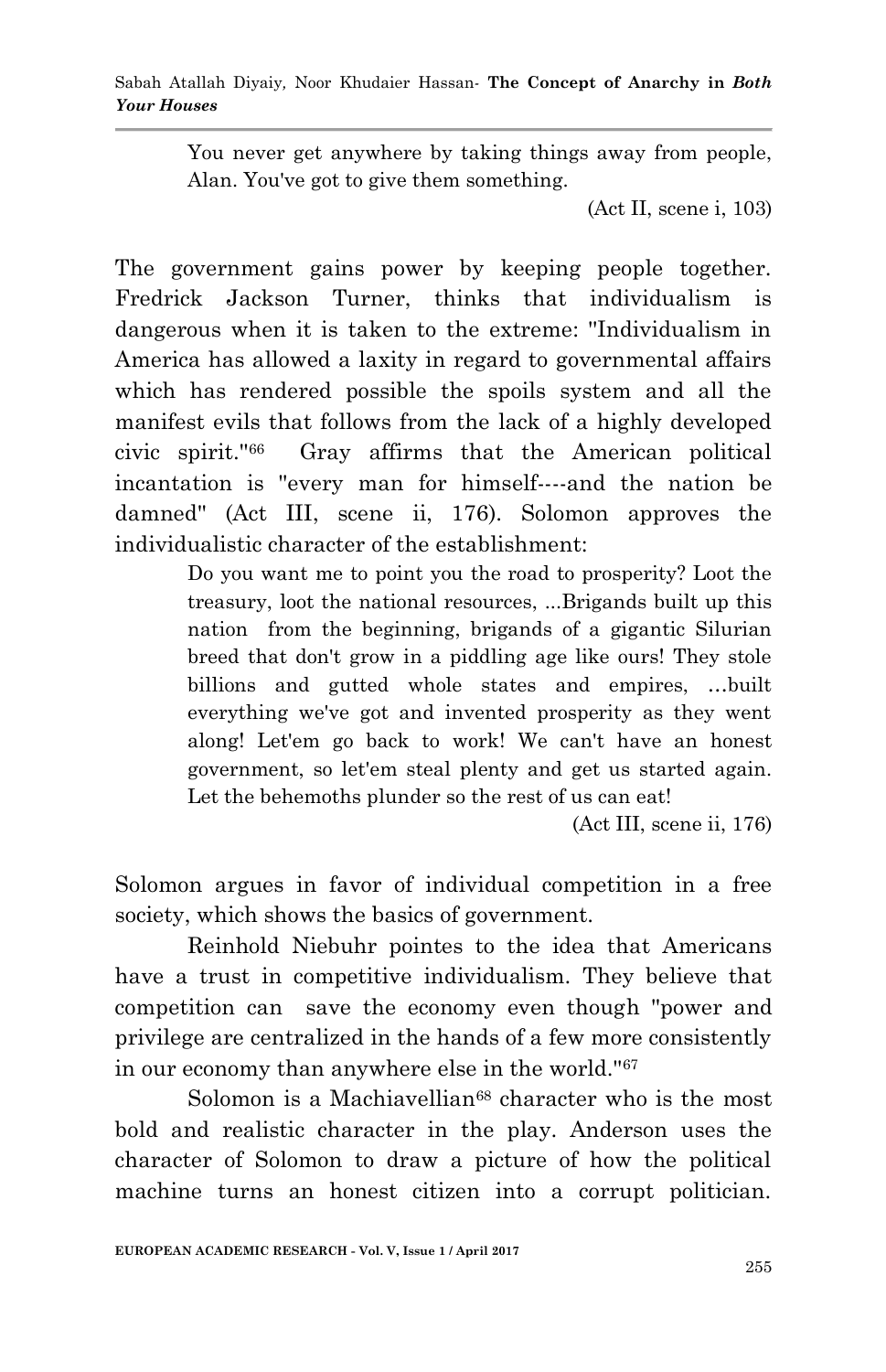Solomon's illustration of innocent, honest people who become corrupt by the government mirrors Ralph Waldo Emerson's affirmation that ''the fairest names in this country in literature, in law, have gone into Congress and come out dishonored.''<sup>69</sup> So Solomon tries to enlighten McClean by explaining, how the American political institution works:

> Everybody wants something, everybody's trying to put something over for his voters, or his friends, or the folk he's working for. So they all get together, and they put all those things in bills, and everybody votes for'em. All except the opposition. They don't vote for'em because they don't get anything. That's all there is to it. That's the whole government. Is that crooked?

> > (Act I, scene ii, 54)

McClean replies to him with affirmation, Solomon, shocks his hearers by agreeing with the young idealist. He says:

> Yes, and it happened to me too, and I was shocked and started making radical remarks. Why, before I knew where I was I was an outsider. I couldn't get anything for my district, I couldn't get recognized to make a speech----I couldn't even get into a poker game. My constituents complained and I wasn't going to be re-elected. So I began to play ball, just to pacify the folks back home. And it worked. They've been re-electing me ever since.

> > (Act I, scene ii, 55)

In such speech by Solomon, Anderson pinpoints holiness with the tradition of the American republic. He refers to President John Calvin Coolidge Jr. (1872-1933) who considered the factories to be holy temples of worship during the 1920s: ''The man who builds a factory builds a temple. The man who works there worships there.''70Money changers controlled the temple, so the religion of democracy becomes a contaminated concept. But the atrocity comes from the money changers, not the temple and the concept. Democracy fails when it falls under the influence of greed.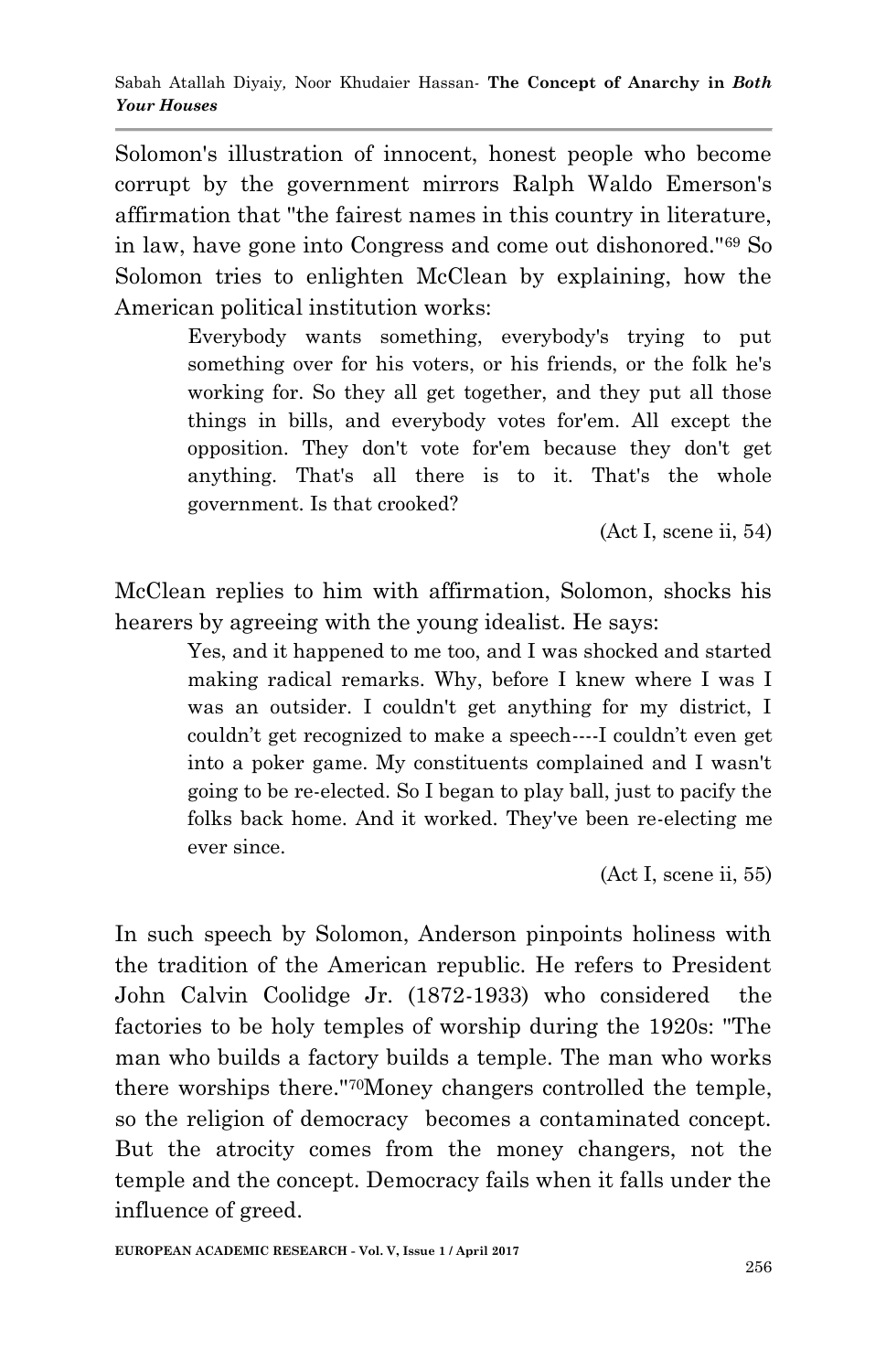Solomon explains to him: ''Don't you know about the government of the United States?... You can't do anything in Congress without arranging matters'' (Act II, scene ii, 54). This first act statement shows the whole theme of the play. At the end, Solomon explains that the political institution is an institution of loot: ''We can't have an honest government, so let'em steal plenty and get us started again'' (Act III, scene ii, 176).

Anderson, again refers to paradox in the system; the members need to secure re-election to do their work. The reelection, means securing graft, which causes suffering to the country. Thoreau observes that, the rich members of society are ''always sold to the institution which makes them rich.''<sup>71</sup> Anderson reveals that once the members become corrupt, they can no longer break the cycle of graft that makes them wealthy. McClean attempts to win Solomon over to his case, the latter rejects him:

> You're counting on me! I'd better tell you about myself, boy, before you say any more! Long ago when I was slim and eagleeyed, I had a good angel. You wouldn't believe it to look at me now, but old Sol had a good angel by his side back there in the morning of time. And when a question like this came up this angel of light would come shouldering round him, arguing for righteousness, arguing against evil courses and the selling of his soul. If I was going to do wrong I had a wrestle with that angel. Like Jacob of old I wrestled with him in the night , and like Jacob of old I often came out ahead.

> > (Act II, scene i, 102)

Anderson humanizes the corrupt congressman to reflect the insistence of the capitalist system upon the individual.

Solomon represents an essential part of Anderson's message. He shows that the cooperation between capitalism and government affects not only the existence of the individual, but leads to the corruption of the human spirit.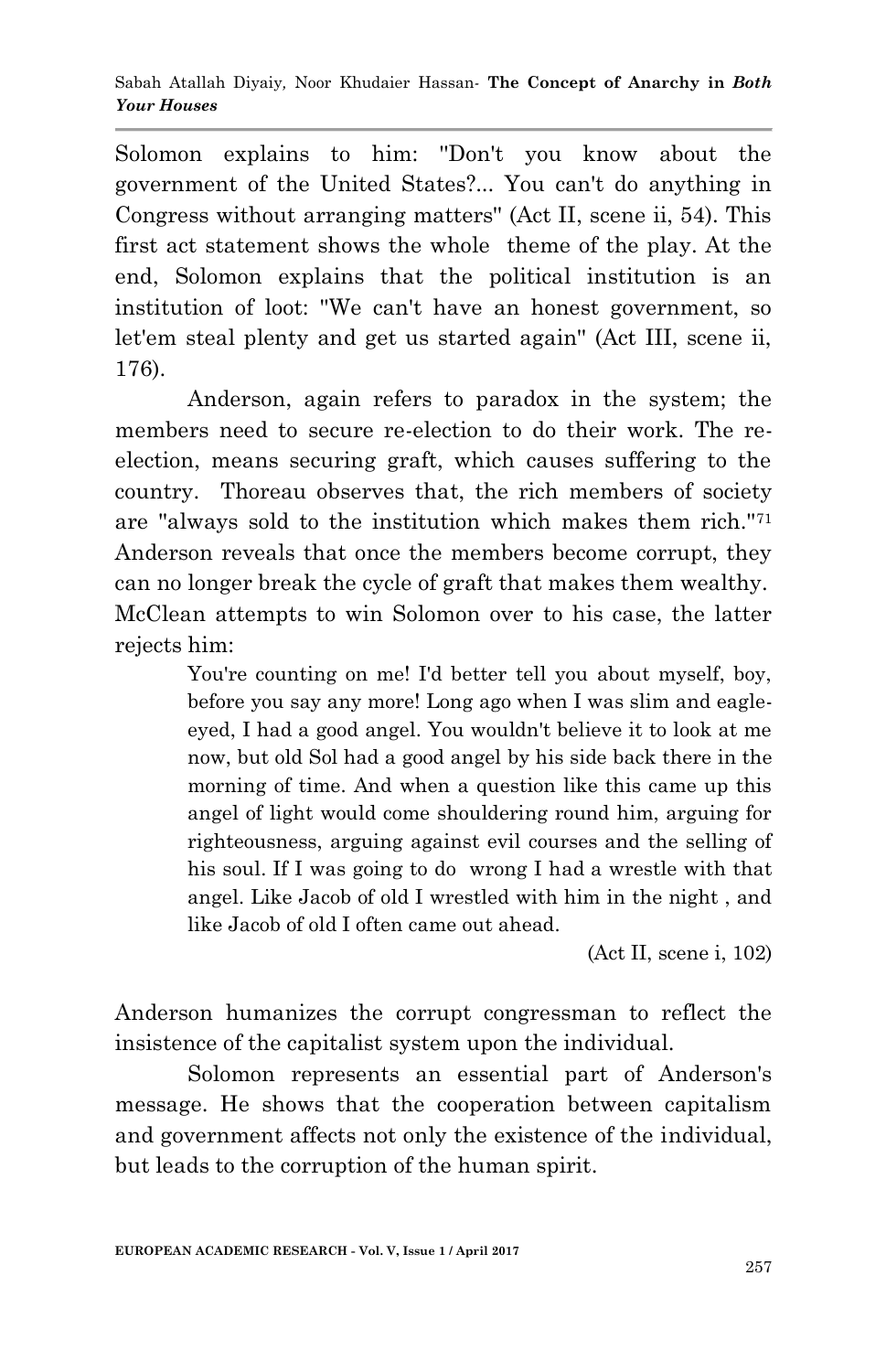Gray represents the most conflicting character in the play. He lives in his district Culver, but he does not identify the state he comes from. He works as a chairman of the committee for fifteen years. Solomon points to him as ''the watch-dog of the Treasury'' (Act I, scene ii, 41). Gray works on the board of directors of the last working bank in his district. The bank benefits from the completion of a penitentiary included in the appropriations bill. Its failure would result in a huge scandal that would lead to his imprisonment.

Gray appears to be a politician yielding to the temptations of demoralization and corruption. Still Anderson justifies him by making the situation beyond his control. The arrangements are made while he is away. The penitentiary is linked with many other projects. Therefore, Gray becomes a victim of the political system. His character shows how honest people are destroyed by the political institutions.<sup>72</sup>

With the committee arguing over who gets what pieces of graft, Gray continues to beat the proposal to fund the Japanese beetle patrol. This request is put forth by farm-labor unions to create jobs for peasants. Gray thinks that he has enough votes to pass the bill without their support.<sup>73</sup> The farmers are the only losers.

The conflict between Gray and McClean, shows the struggle between the needs of individual districts against the needs of the whole nation:

> **Gray**. …I grew up in Culver and I know the people there--- the storekeepers and the professional men and the people in the street. I know them by their first names----and I know what they've been through. They've lost nearly everything they had. Business is gone and two banks have failed. The third one's mine, and people think it's sound, and what money is left is in it. But the bank isn't sound; and if the bill's defeated and the penitentiary doesn't go to Culver, the bank will fail, and a lot of people will lose their life savings and their jobs.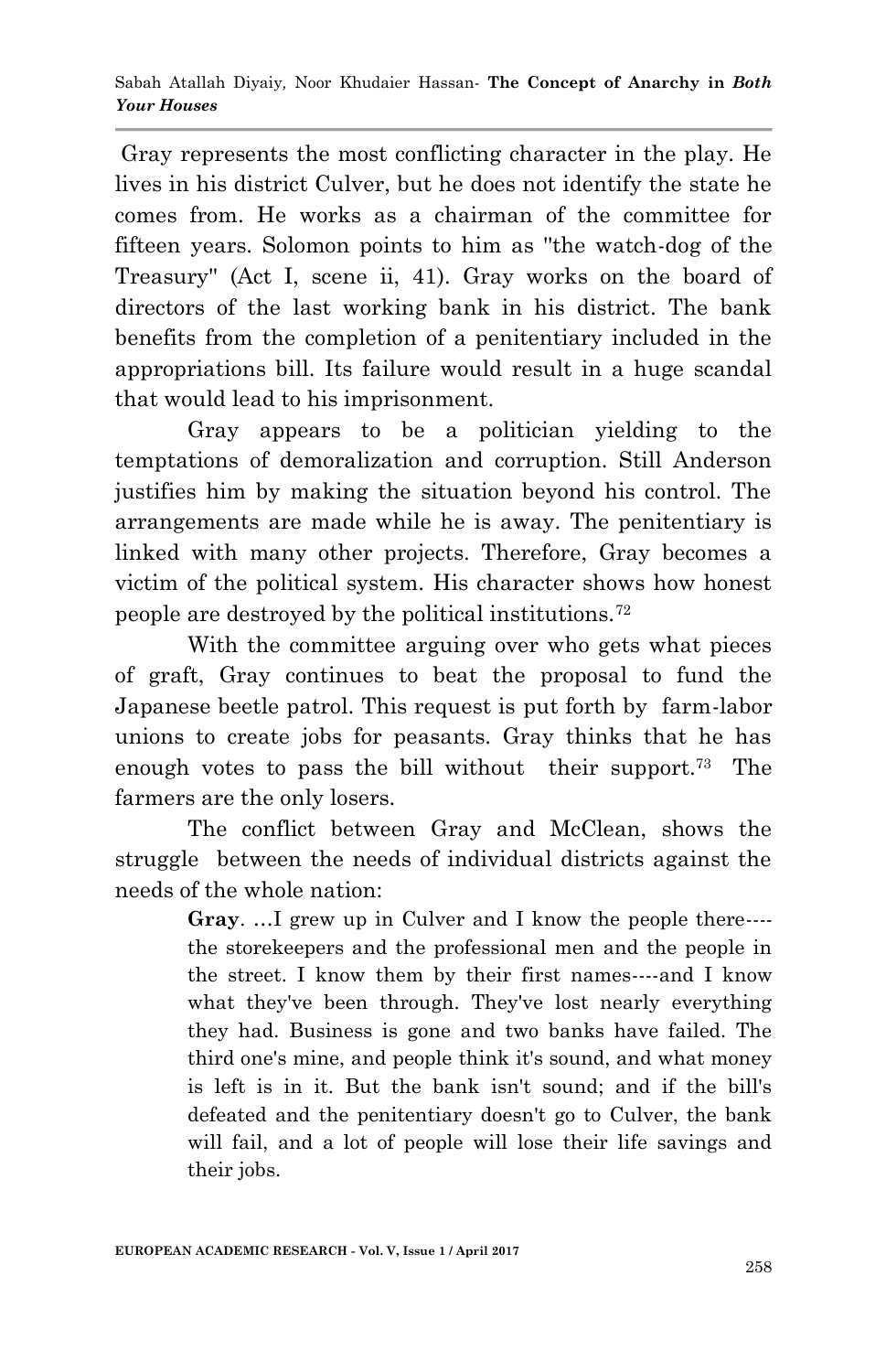**Alan** [**McClean**].<sup>74</sup> But, Mr. Gray, isn't it a little unfair to support Culver by taxing other places which are just as badly off?

**Gray**. Yes, it is unfair! But I'm here to represent a certain district, McClean, and they need what I can do for them as they've never needed it before.

(Act II, scene ii, 134-135)

Gray tries to find a way to correspond selfish personal needs with republican values. Turner assumes that American democracy is ''strong in selfishness'' and that it leads ''individual liberty beyond its proper bounds.''<sup>75</sup>

Anderson makes the character of McClean stand for Everyman. Levering, the party member, is eager to meet McClean to coach him. McClean, however, rejects Levering's advice and complains to Marjorie about him: ''I could bring myself to dislike him. I don't like taking orders and I don't like his face'' (Act I, scene i, 33). This assurance is similar to Emerson's argument, ''[W]hoso would be a man must be a nonconformist.''<sup>76</sup>

McClean does not embrace anarchistic and anti-American ideology. When Marjorie asks him if he is ''a wild radical,'' (Act I, scene i, 35) he replies: ''No, just a farmer'' (Act I, scene i, 35). A farmer rebels in December 1932. He serves to link farmers with radicalism. Two hundred farmers representing twenty-six states respond to uncontrolled property with an organized protest in Washington. Dorothy Day observes , that these farmers are not socialist radicals, but patriots who identify their cause with the American revolutionary cause. One of the commissioners says that:

> We are going to demand aid, and if we do not get it, we are going to resort to united and direct action. We are drawing up a declaration of independence just as was done back in 1776.Now we are fighting not one king, but many. We have to fight the banks, the lumber trusts, the insurance companies, the food trusts, the railroads and the milk trusts. The old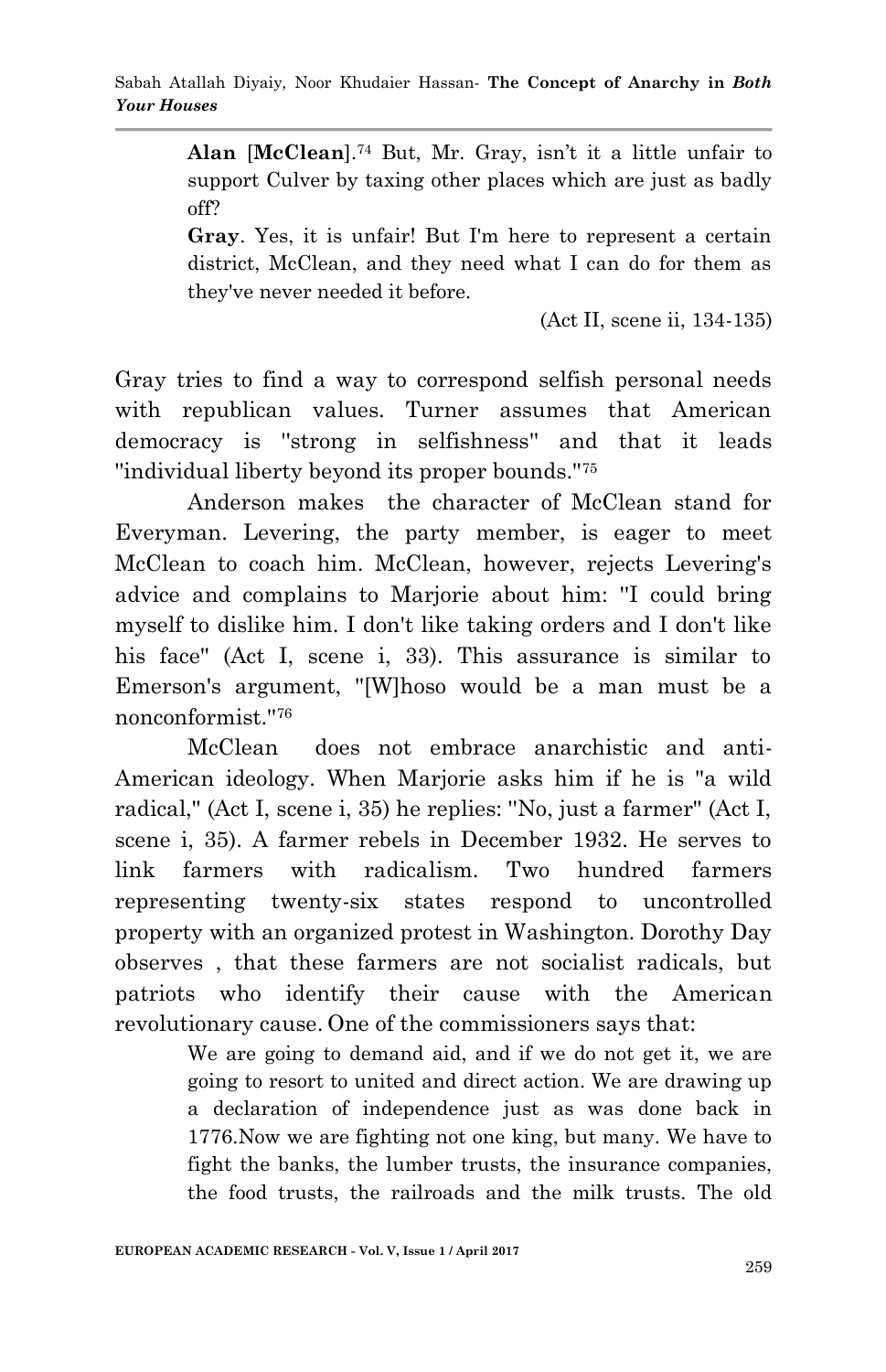American army fought without uniforms and without proper arms, and they were finally victorious. We are going to fight too.<sup>77</sup>

Anthony Rosenberg, the leader of the protest, announces: ''We aim to avoid bloodshed. We come here to seek emergency legislation. But if nothing is done for us we will act on the conviction that the rights of the individual are above all manmade laws.''<sup>78</sup> Rosenberg's words, resemble Jefferson's composition in the Declaration of Independence. Like Jefferson, Anderson identifies the farmer as the inheritor of the American tradition.<sup>79</sup>

McClean soon finds himself in a dilemma due to his position on the bill. Solomon and Gray clarify that the system works by virtue of individual members quarrelling with each other. McClean believes that the American political system is a difficult one:

> It puts me in a sort of hyphenated position, because I realize I owe it to the people who elected me to put the dam through. But I also ran on an economy platform, and that concerns the whole country. I've been thinking about it a good deal and the two things just don't go together. But I guess I'll just have to decide that for myself

> > (Act I, scene i, 31)

According to the religious foundation of the play, Anderson visualizes McClean as Christ. He symbolizes the messenger that will save the hearts of sinners. McClean starts a crusade against the political institution. His efforts lead one of the representatives, Wingblatt to call him ''little Jesus McClean'' (Act III, scene i, 146). McClean gives a sermon to the cheaters in hope of turning them back towards the path of righteousness.<sup>80</sup> He says to Solomon: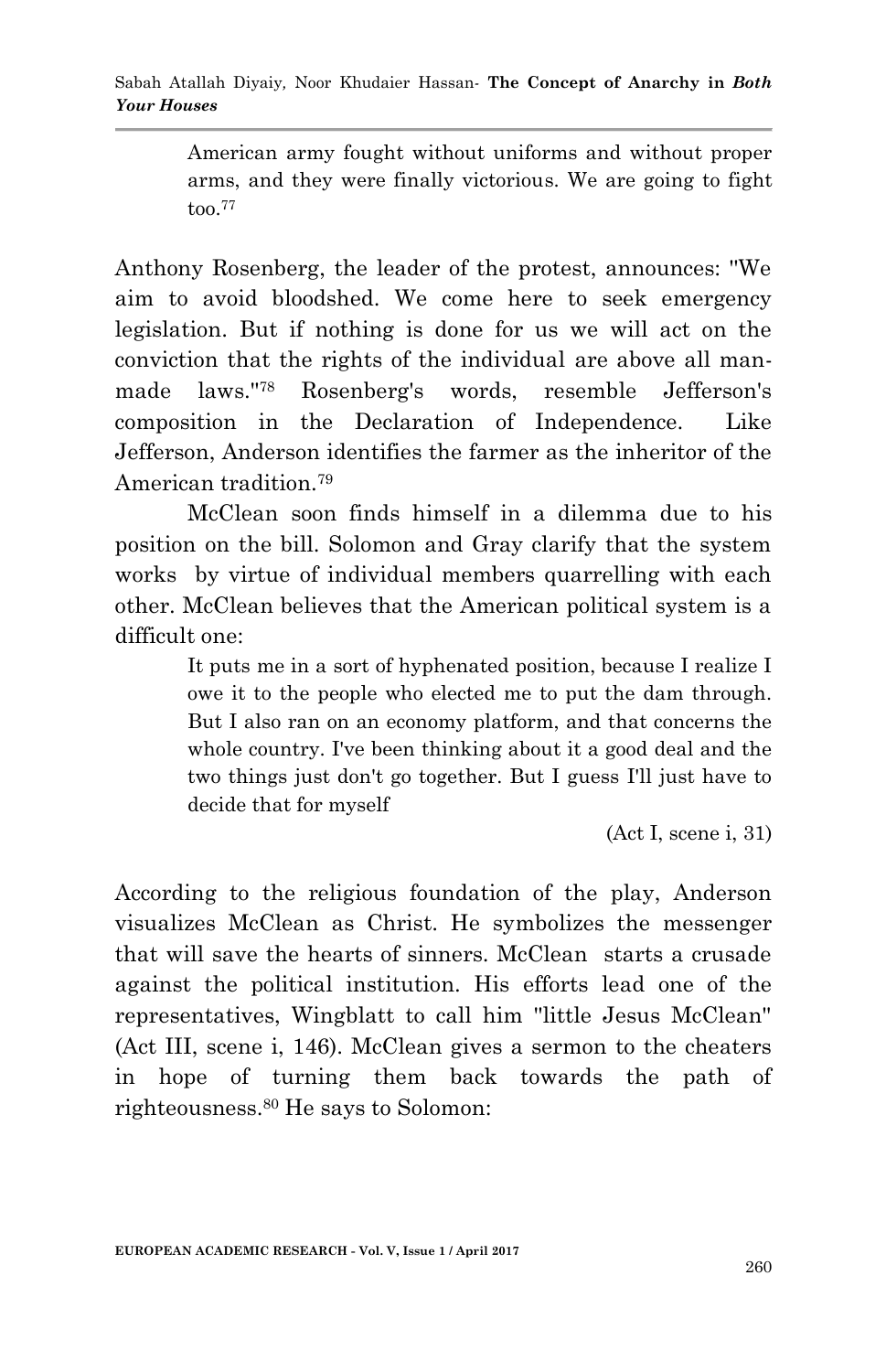**Sol [Solomon]**. <sup>81</sup> There's a simple formula for deciding what's right and wrong in politics, lad. It comes down to one rule! God's always in the money. He don't lose.

**Alan** [**McClean**]. But suppose God's changed sides! The thing you'd better start worrying about is that you're going to wake up some morning and find yourself an old man----and not only old, but out----down and out.

(Act II, scene i, 100)

Solomon's idea of connecting God with money reflects the governmental power encouraged by Alexander Hamilton: '['M]oney is with propriety considered as the vital principle of the body politic.''<sup>82</sup> On the other hand, McClean's effort to turn the old money changer represents an attempt to invent a new order.

 McClean shocks everyone at the committee meeting by suggesting that the whole appropriation bill should be dropped. He says that spending no money is better than leaving the country without money to support unimportant projects. McClean chooses to reduce taxes. McClean discovers that to secure the votes he must get himself in the same brand of dealmaking. He attacks a system that will not permit an honest compromise, '' [T]he world he enters is wholly corrupt and he finds it impossible to operate without dirtying his own hands-a fact which leaves Anderson in a curious ideological position at the end of the play.''<sup>83</sup>

McClean's last speeches foreshadow the problem. The tone of his announcement suggests decision; but what it really includes is a confession of a conflict between himself and his environment; he is unable to confront the contradiction in his mind. What reliefs McClean is that a hundred million of people are as sickened as he is, and are ready to change their world.<sup>84</sup> McClean shows his faith in people:

> More people are open-minded nowadays than you'd believe. A lot of them aren't so sure we found the final answer a hundred and fifty years ago. Who knows what's the best kind of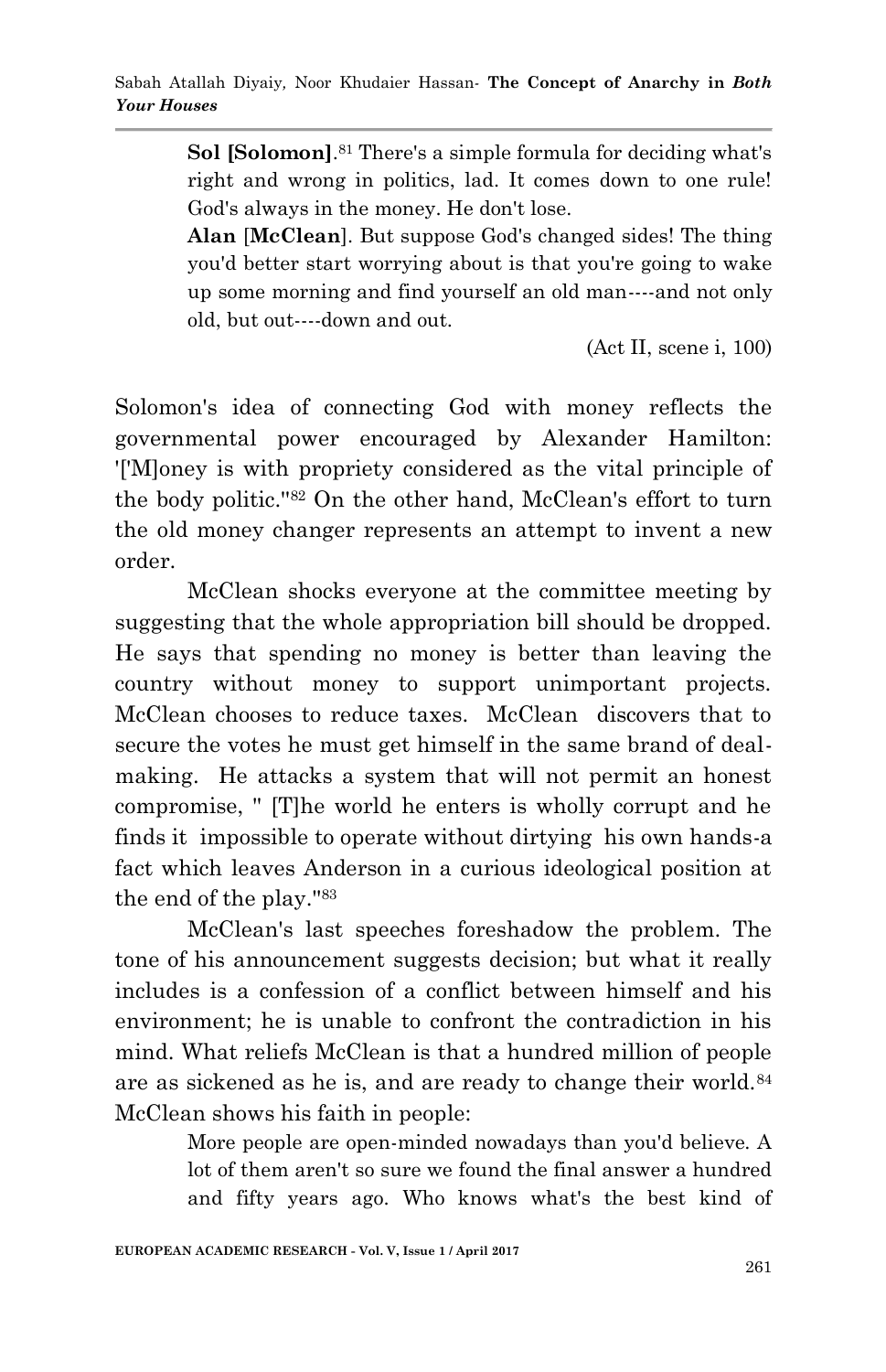government? Maybe they all get rotten after a while and have to be replaced. It doesn't matter about you or me. We had a little set-to here over a minor matter, and you've won, but I want to tell you that I'm not even a premonition of what you're going to hear crashing around you if the voters who elect you ever find out what you're like and what you do to them. The best I can do is just to help them find out.

(Act III, scene ii, 177)

Anderson's play is a warning to people, whom Solomon considers indifferent and passive, to wake up and rebel against the corrupt government. In McClean's parting speech, he suggests that a second revolution is expected after fifty years. Anderson suggests that any corrupt system maybe impenetrable to change without revolution.<sup>85</sup> McClean words reflect his anarchistic character:

> I'm not the person to give you a warning. I'm not a politician. I'm a Nevada school-teacher. I don't know your tricks—you showed me that tonight, and I won't forget it. But I didn't lose because I was wrong. I lost because I tried to beat you at your own game----and you can always win at that. You think you're good and secure in this charlatan's sanctuary you've built for yourselves. You think the sacred and senseless poured into the people of this country from childhood will protect you. It won't. It takes about a hundred years to tire this country of trickery—and we're fifty years overdue right now. That's my warning. And I'd feel pretty damn pitiful and lonely saying it to you, if I didn't believe there are a hundred million people who are with me, a hundred million people who are disgusted enough to turn from you to something else. Anything else but this.

> > (Act III, scene ii, 178)

Choosing adequate government officials was necessary to assert the capability of people to rule. McClean wants to improve the corrupt system.<sup>86</sup> Anderson compares the American Congress to Hitler's tyranny at the time and links this oppression to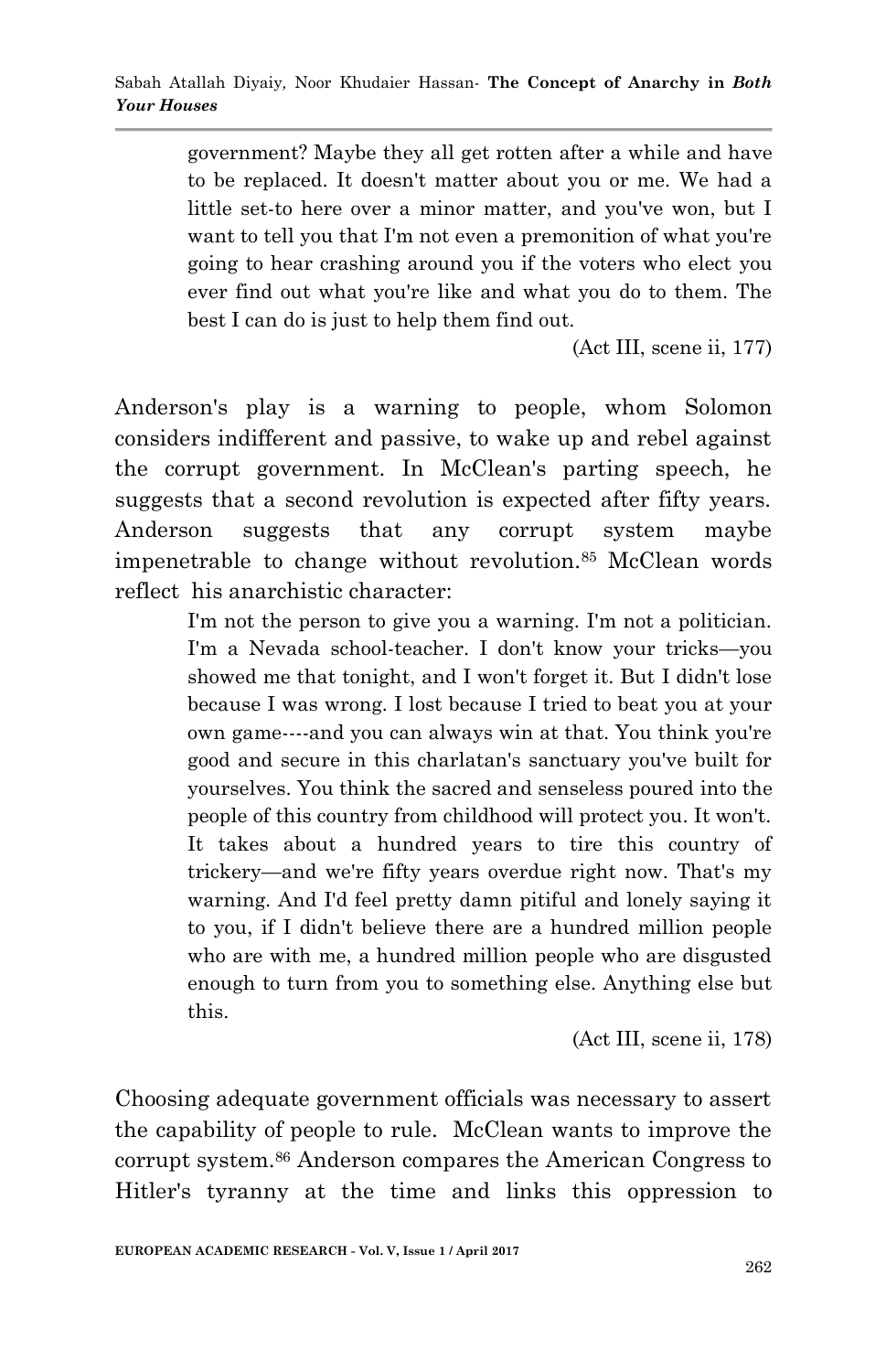capitalist avarice, which shows how Napoleon stands for a class that seeks wealth above all other things. He uses royal images that distinguish European from American ideas.

Bus compares Congressional members to old tyrannical leaders like Napoleon and Alexander the Great, 87 telling McClean that ''you're up against a gang of professional empire wreckers. If you added up the conquerors of all time, from Alexander to Napoleon, the lump of what they got wouldn't touch what's dragged down annually by this gang out of our treasury'' (Act I, scene ii, 67).

McClean does not desert American ideals. Being accused of communism, he says: ''I'm not a red! I don't like communism or fascism or any other political patent medicine!'' (Act III, scene ii, 175). Anderson does not adopt a new system. Rather, the play criticizes moral defect that has corrupted a possibly respected system. Morgan Y. Himelstein argues that the play does not include the communist reviewers because of the dramatist's ''anarchistic point of view.''<sup>88</sup>

Anderson also presents a glimpse of criticism of gender ideology which is a social realism during the 1930s. There are only two women in the play who are secretaries, which strengthen the condition of women employment. He also creates one female politician member: Bes McMurtry. McMurtry's reason in the committee is the financing for nurses to assist in the ''dissemination of birth control information and contraceptives'' (Act I, scene ii, 38). She discusses this matter because men are obligated to stay at home due to unemployment with women who don't know any way to provide protection for themselves. This heightens the country's poverty by creating ''even more mouths to feed'' (Act I, scene ii, 39). McMurtry's insistence upon the urgency for birth control is general social issue. Her character stands and shows support for feminine causes. She reflects how a female is treated in a male dominated society.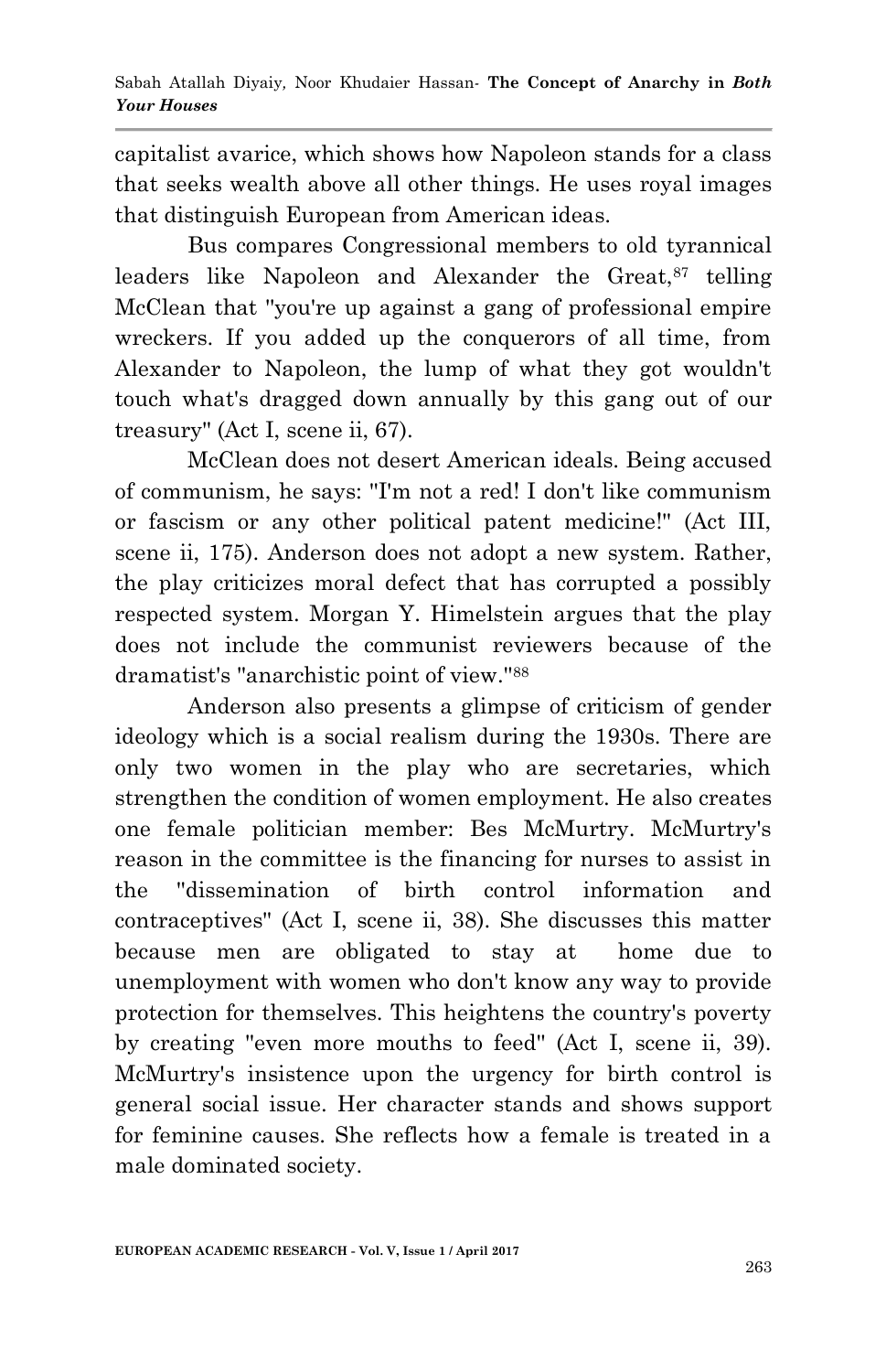Anderson's personal political thinking reached to a level that he believed that all kinds of governments are the same ; corrupted, as Tench, a character in his play *Valley Forge* said: ''Well, when it comes to governments you'll have to let me out. They're all alike, and have one business, governments, and it's to plunder.''<sup>89</sup> Stark Young was among the few critics who acknowledged the importance of the play, assuring that *Both Your Houses* was ''perennially apropos in the case of our government.''<sup>90</sup>

Anderson criticizes democracy because it is based on the decisions of the ignorant majority whose lack of wisdom and knowledge can make a democratic institution an unbalanced and unreasonable chaos. He scowls upon the political system of the United States of America that arbitrates a system of representatives elected by the ignorant majority.<sup>91</sup> Anderson fights with the equilibrium between mass governance, individual liberty, and selfish interests within the inherent restraints of the capitalist economy.

The most distinctive statement by Anderson on the relationship between government and people they govern came into sight in his preface of his play *Kinckerbocker Holiday* (1938):

> The gravest and most constant danger to a man's life, liberty and happiness is the government under which he lives…. I believe now, that a civilization is a balance of selfish interests, and that a government is necessary as an arbiter among these interests, but that the government must never be trusted, must be constantly watched, and must be drastically limited in its scope, because it, too, is a selfish interest and will automatically become a monopoly in crime and devour the civilization over which it presides unless there are definite and positive checks on its activities.<sup>92</sup>

Anderson considered the government as the natural enemy of the people. He believed only in the power of the individual, he declared a skeptical mistrust of all kinds of governments; even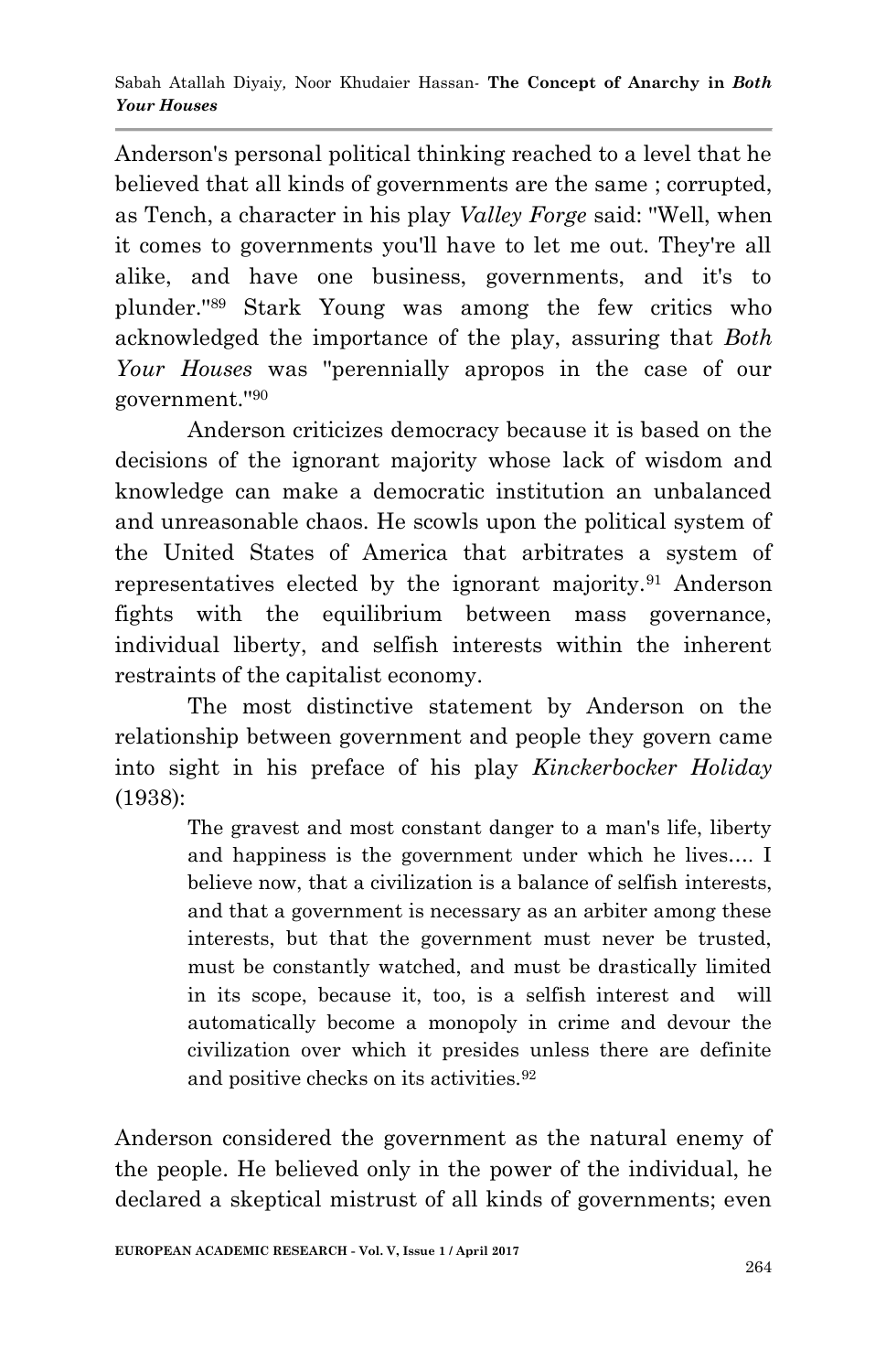democratic ones which is inherently exposed to corruption by power. But in fighting dictatorial force that itself abolish freedom, but Anderson defended democracy as the best form of government, he revealed that if any harm appears then it is from the men who run the government.<sup>93</sup> Anderson concludes that honesty has no place in the American system.

## **CONCLUSION**

The term "anarchy" refers to a world of chaos, hostility, riot, and turmoil. Anarchy is a form of social life which provides liberation of the individual's mind and heart from the control of religion, property, and government. It portrays a social aspect based on free social norms.

Anarchists refuse any dominion which deprives them of their freedom. They are against oppression, tyranny, and exploitation. Americans question the validity of all forms of state power. Their aims are to create self-managed society, achieve human rights, and social injustice.

Maxwell Anderson (1888-1959) wants to delete the consciousness of oppression to replace it by a free one. He did not support war as an anarchistic tool. His plays comment on contemporary social problems. Anderson attacks the oppression of the government such as the New Deal.

His plays focus on governmental corruption and social injustice. They represent his belief in individualism, the freedom of people as well as his opposition to authority and revenge. They depict the corrupt nature of powerful individuals such as judges and monarchs. Anderson distrusts any authority. He defends individual integrity. His rebellious nature appears from his childhood in his refusal of baptism.

Anderson's play, *Both Your Houses* deals with rebellious individual fighting corrupt people, and system. He seeks justice and freedom of self and society. Anderson believes that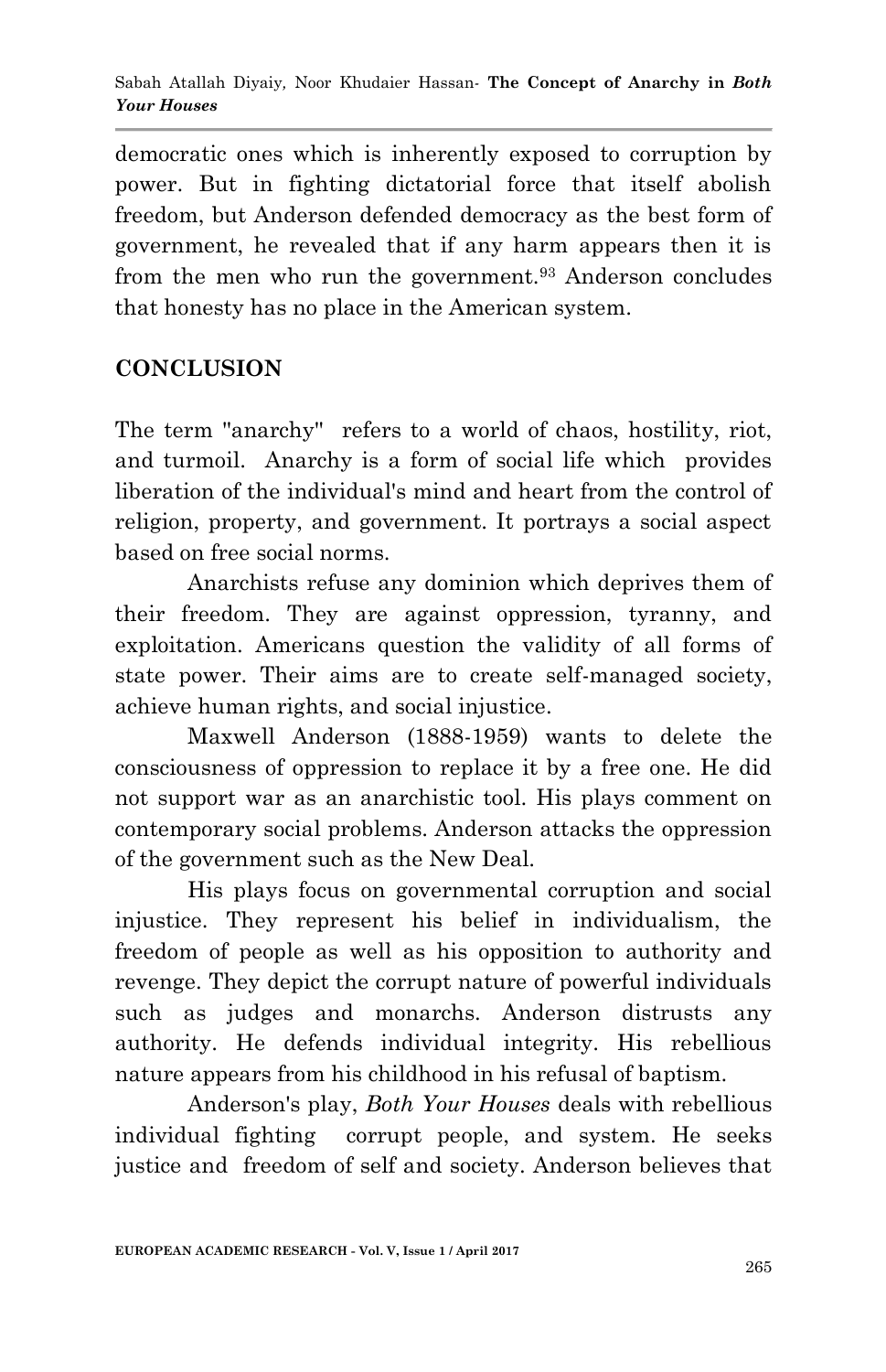every man must have a goal to achieve. In *Both Your Houses*, a congressman fights a corrupt system.

In *Both Your Houses*, though McClean is a free man, he does not prevent the bill from passing. *Both Your Houses* reveals the effect of human greed upon the American republic. It shows an individual who fights against a corrupt system of congressmen.

Like Anderson, Alan McClean refuses the exploitation of people. He believes that the future will be better in the hands of men whose opinions are like his own. Solomon Fitzmaurice represents the higher quality of human change. He is the only character who speaks and acts in terms of social reality. He reflects realistic social life. Simeon Gray is corrupted due to harsh reality. In *Both Your Houses*, there is individual anarchy in which one person stands in the face of a whole corrupt system.

#### **NOTES**

<sup>3</sup>Alfred S. Shivers, *Maxwell Anderson*, ed. Sylvia E. Bowman (Boston: Twayne, 1976), 18.

<sup>4</sup>Laurence G. Avery, ed., ''Anderson Memoir,'' in *Dramatist in America: Letters of Maxwell Anderson, 1912-1958* (Chapel Hill: University of North Carolina Press, 1977), 304.

<sup>5</sup>Ibid.

<sup>6</sup>Alfred S. Shivers, *The Life of Maxwell Anderson* (New York: Stein and Day, 1983), 7.

<sup>7</sup>Shivers, *Maxwell Anderson*, 19.

<sup>8</sup>Avery, 304.

<sup>9</sup>Shivers, *Maxwell Anderson*, 23.

<sup>10</sup>Avery, 3.

<sup>11</sup>Shivers, *Maxwell Anderson*, 24.

12 Shivers, *The Life of Maxwell Anderson*, 55.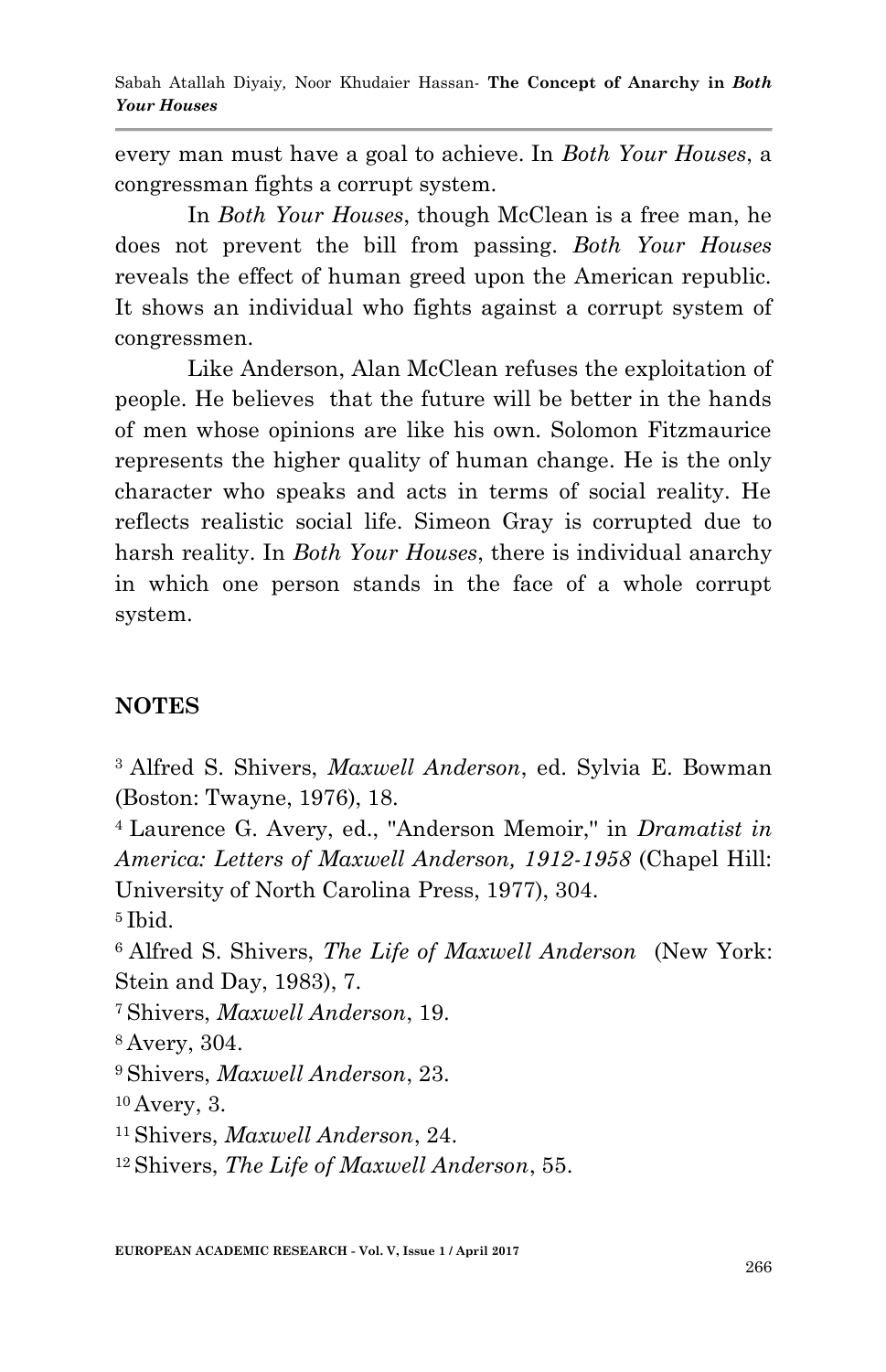Sabah Atallah Diyaiy*,* Noor Khudaier Hassan*-* **The Concept of Anarchy in** *Both Your Houses*

<sup>13</sup>Maxine Block and E. Mary Trow, eds., *Current Biography: Who's News and Why, 1942* (New York: Hw Wilson, 1942), 18. <sup>14</sup>Avery, 13.

<sup>15</sup>Bruce Bliven, *Five Million Words Later: An Autobiography* (New York: John Day, 1970), 120.

<sup>16</sup> Maxwell Anderson, ''A Confession,'' *New York Times*, December 5, 1954.

<sup>17</sup>Avery, 322.

<sup>18</sup>John F. Wharton, *Life Among the Playwrights: Being Mostly the Story of the Playwrights Producing Company* (New York: Quadrangle, 1974), 27.

<sup>19</sup> Burns Mantle, *American Playwrights of Today* (New York: Dodd, Mead, 1929), 71.

<sup>20</sup>Maxwell Anderson, *The Essence of Tragedy and Other Footnotes and Papers* (Washington, D.C.: Anderson House, 1939), 17.

<sup>21</sup>Ibid., 19.

<sup>22</sup>Ibid., 22.

<sup>23</sup>Ibid., 24.

<sup>24</sup> Vincent Wall, ''Maxwell Anderson: The Last Anarchist,'' *Sewanee Review* 49, no. 3 (July-September 1941): 339.

<sup>25</sup>Gerald Rabkin, *Drama and Commitment: Politics in the American Theatr of the Thirties* (Bloomington: Indiana University Press, 1964), 280.

<sup>26</sup> These types of anarchy appeared in the following plays: *The Buccaneer* (1925)*, First Flight* (1925), *Outside Looking In*  (1925)*, Gods of the Lightening* (1928), *Both Your Houses* (1933)*, Valley Forge* (1934)*, High Tor* (1936)*, Kinckerbocker Holiday*  (1938)*,* and *Journey to Jerusalem* (1940)*, Barefoot in Athens* (1951).

<sup>27</sup>Herbert Brutus Ehrmann, *The Case That Will Not Die: Commonwealth vs. Sacco and Vanzetti* (Boston: Little Brown, 1969), 342.

28 Shivers, *The Life of Maxwell Anderson*, 50.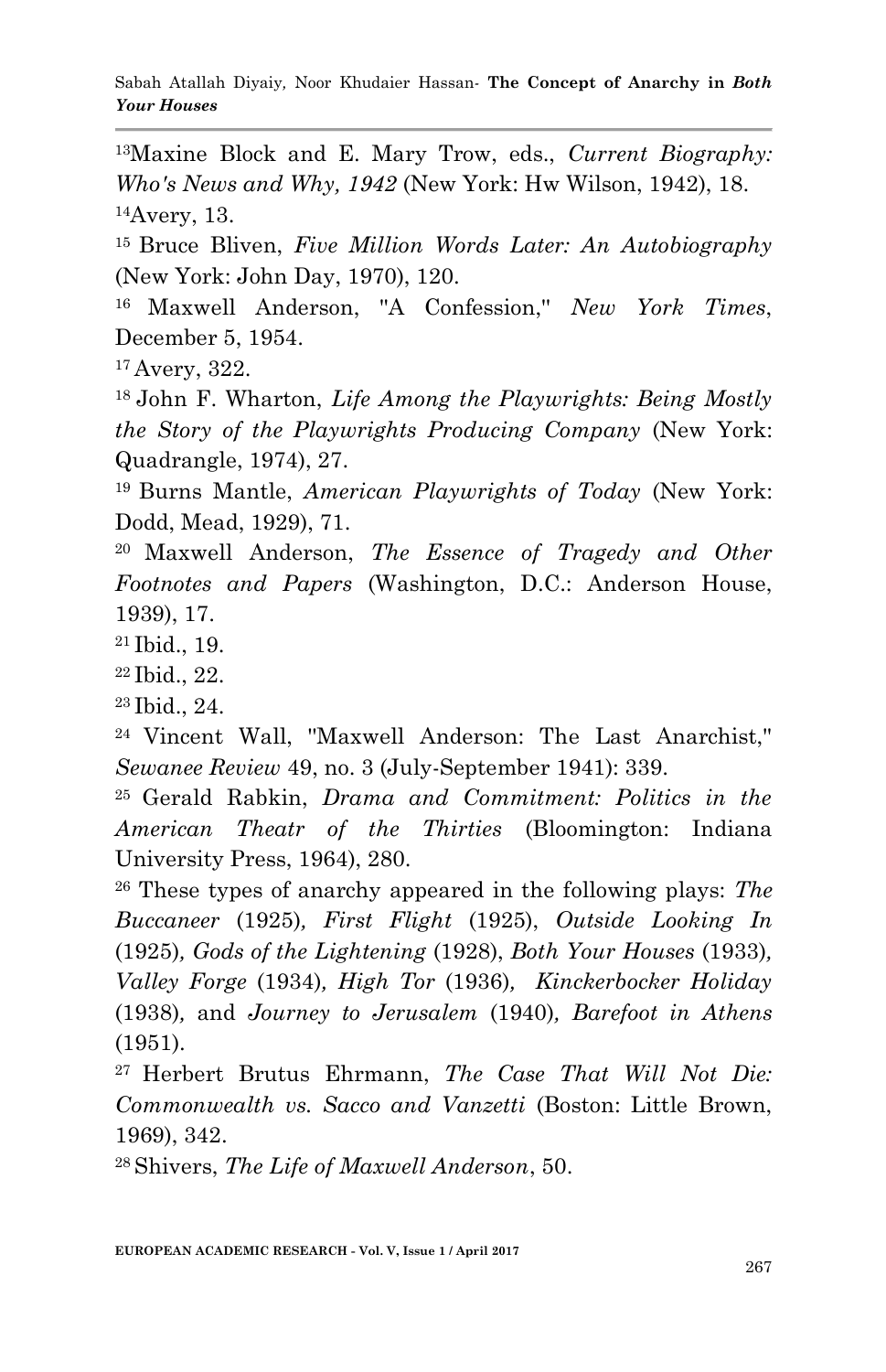<sup>29</sup>Brian Jackson, *The Black Flag: A Look Back at the Strange Case of Nicola Sacco and Bartolomeo Vanzetti* (New York: Routledge, 1981), 214.

<sup>30</sup>Elia Kazan, *Mi Vida: Memorias de un testigo excepcional de los tiempos dorados de Broadway y Hollywood* (My Life: Memoirs of an exceptional witness to the golden times of Broadway and Hollywood) (Madrid: Temas de Hoy, 1990), 503.

<sup>31</sup>Harold Clurman, ''The Theatre of the Thirties,'' *Tulane Drama Review* 4, no. 2 (December 1959): 3.

<sup>32</sup>Nancy J. Doran Hazelton and Kenneth Krauss, eds., *Maxwell Anderson and the New York Stage* (New York: Library Research Associates, 1991), 28.

<sup>33</sup>Maxwell Anderson, *Off Broadway: Essays About the Theatre* (New York: William Sloane, 1947), 28.

<sup>34</sup>Ibid., 25-26.

<sup>35</sup>Ibid., 34.

<sup>36</sup> Anderson, *The Essence of Tragedy and Other Footnotes and Papers*, 13.

<sup>37</sup>Ibid., 7.

<sup>38</sup>Ibid., 34.

<sup>39</sup>Quoted in Oscar Cargill et al., *New Highways in College Composition*, 2nd ed. (Englewood Cliffs, N.J.: Prentice-Hall, 1955), 589.

<sup>40</sup>Anderson, *Off Broadway: Essays About the Theatre*,48.

<sup>41</sup>Anderson, *The Essence of Tragedy and Other Footnotes and Papers*, 51.

<sup>42</sup>Ibid., 35-36.

<sup>43</sup>Otis C. Ferguson, ''East River *Hamlet* II,'' *New Republic* 89, no. 1154 (January 1937): 386.

<sup>44</sup>Mary M. Colum, ''Life and Literature: Revival in the Theatre,'' *The Forum* 95, no. 6 (June 1936): 345.

<sup>45</sup>Allan Lewis, *American Plays and Playwrights of the Contemporary Theatre*, Rev. ed. (New York: Crown, 1970), 141.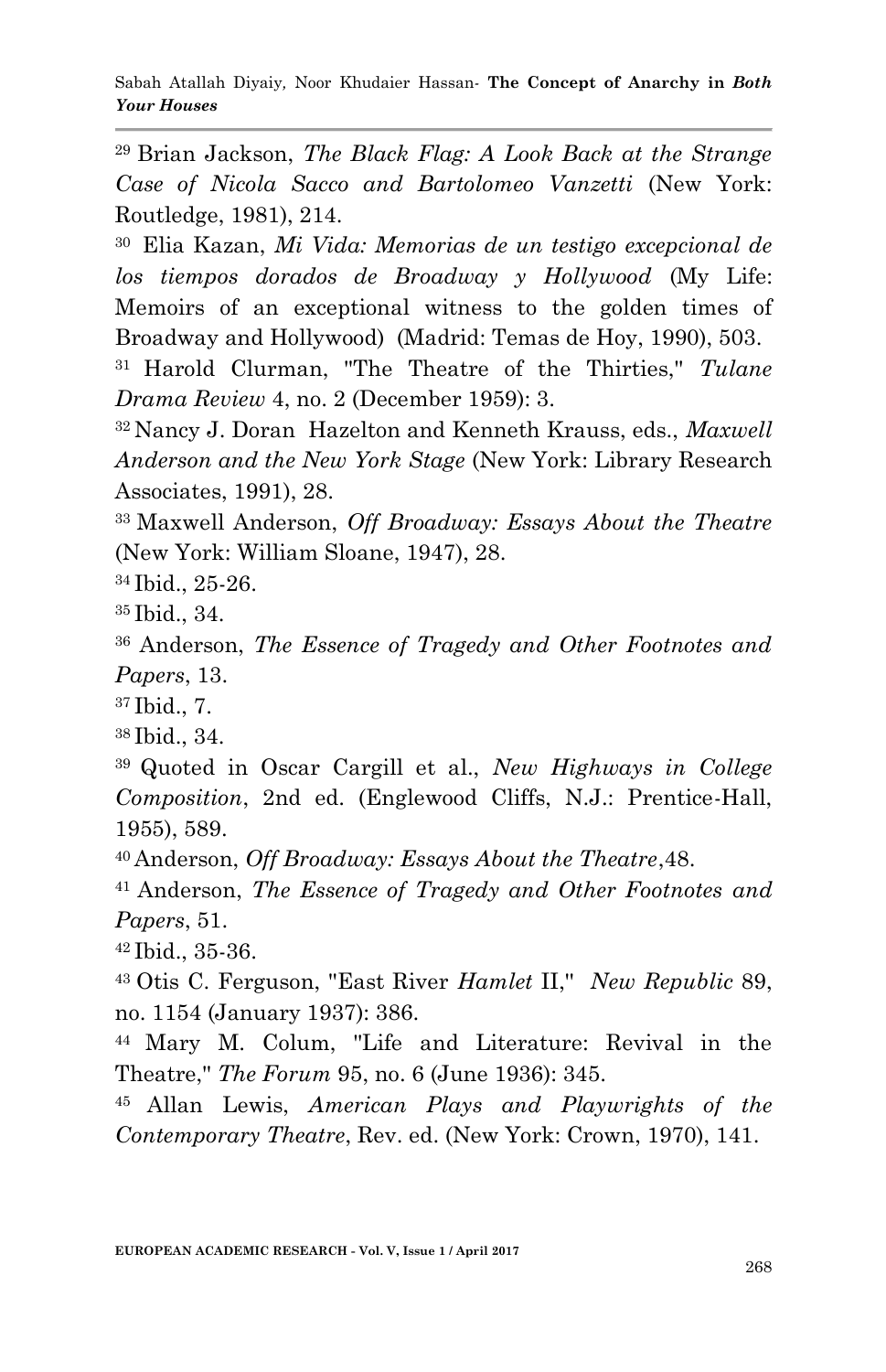Sabah Atallah Diyaiy*,* Noor Khudaier Hassan*-* **The Concept of Anarchy in** *Both Your Houses*

<sup>46</sup>Emory Lewis, *Stages: The Fifty Year Childhood of the American Theatre* (Englewood Cliffs, N.J.: Prentice-Hall, 1969), 70.

<sup>47</sup>Heinz-Dietrich Fischer and Erika J. Fischer, eds., *Drama / Comedy Awards, 1917-1996: From Eugene O'Neill and Tennessee Williams to Richard Rodgers and Edward Albee*  (New York: K. G. Saur, 1998), 12:1.

<sup>48</sup>Anne Spiselman, review of *Both Your Houses*, by Maxwell Anderson, Greenhouse Theatre Center, Lincoln Ave., *Hyde Park Herald*, November 5, 2014, http:// hpherald.com/2014/11/05/review-both-your-houses-2/ (accessed September 14, 2015).

<sup>49</sup>Frank Cullen, Florence Hackman, and Donald McNeilly, *Vaudeville Old and New: An Encyclopedia of Variety Performers in America* (New York: Routledge, 2007), 1:629.

<sup>50</sup>Barrett Harper Clark, *Maxwell Anderson : The Man and His* Plays (New York: Samuel French, 1933), 28.

<sup>51</sup>Winthrop D. Jordan, *The United States*: *Brief Edition*, 2nd ed. (Englewood Cliffs, N.J.: Prentice-Hall, 1985), 362.

<sup>52</sup>Barbara Lee Horn, *Maxwell Anderson: A Research Production Sourcebook* (Westport: Greenwood Press, 1996), 20. <sup>53</sup>Ibid.

<sup>54</sup>Drama For Students, ''*Both Your Houses*,'' Encyclopedia.com, http://www.encyclopedia.com/article-1G2-2694100015/both-

your-houses.html (accessed October 3, 2015).

<sup>55</sup>John Mason Brown, *Two on the Aisle* (New York: W.W. Norton, 1938), 210.

<sup>56</sup>Stanley Hochman, ed., *McGraw-Hill Encyclopedia of World Drama*, 2nd ed. (New York: McGraw-Hill, 1984), 141.

<sup>57</sup>Gholmerza Sami, *Ragged Individualism: America in the Political Drama of the 1930s* (Bloomington: Arthur House, 2011), 27.

<sup>58</sup>**Thomas Jefferson** (born April 13, 1743, Shadwell, Virginia; died July 4, 1826, Monticello) Author of the Declaration of Independence and the Statue of Virginia for Religious Freedom,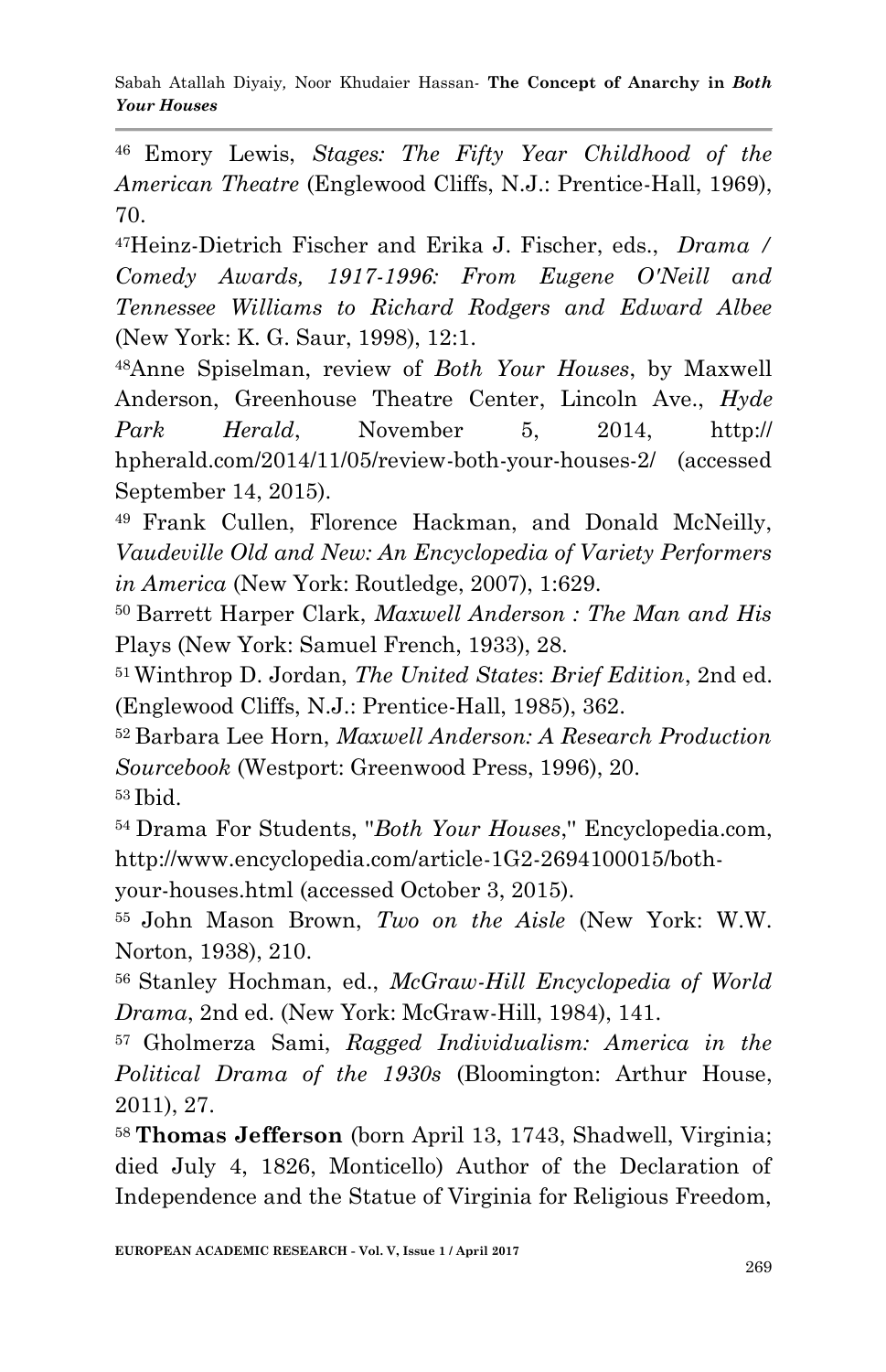third president of the United States, and founder of the Universi5ty of Virginia, unleashed the aspirations of a new America as no other individual of his era. As public official, historian, philosopher, and plantation owner, he served his country for over five decades. He inherited a big estate from his father, he began building Monticello when he was twenty-six years old. Three years later he married Martha Wayles Skelton. Jefferson inherited slaves from both his father and his fatherin-law. In a typical year, he owned about 200 slaves, almost half of them under the age of sixteen. He freed two slaves in his lifetime and five in his will and chose not to chase two others who ran away. All were members of the Hemings family; the seven he eventually freed were tradesmen.

Terri DeGezelle, *American Symbols: The Thomas Jefferson Memorial* (Mankato: Capstone Press, 2004), 4-8.

<sup>59</sup>Maxwell Anderson, *Both Your Houses* (New York: Samuel French, 1933), Act I, Scene i, Page 21…… All subsequent references to this play are taken from this edition.

<sup>60</sup>Mabel Driscoll Bailey, *Maxwell Anderson: The Playwright as Prophet* (London: Abelard-Schuman, 1957), 60.

<sup>61</sup>Laurence G. Avery, ''Maxwell Anderson and *Both Your Houses*,'' *North Dakota Quarterly* 38, no.1 (Winter 1970): 8.

<sup>62</sup>**Henry David Thoreau** was born on his grandmother's farm, on Virginia Road, in Massachusetts, on July 12, 1817, the third child of John and Cynthia Dunbar Thoreau. He studied Latin and Greek grammar for three of his four years in college. He also took courses in mathematics, English, history, and intellectual philosophy. He knew himself to be a writer from the time he graduated from Harvard. He had begun keeping a journal in 1837 and had started writing essays, reviews, and poetry. Thoreau expressed his belief in the obligation of the individual to determine right from wrong. He encouraged people to assert their individuality, each in his or her own way. He also believed that independent, well-considered action comes naturally from a questioning attitude of mind. He was an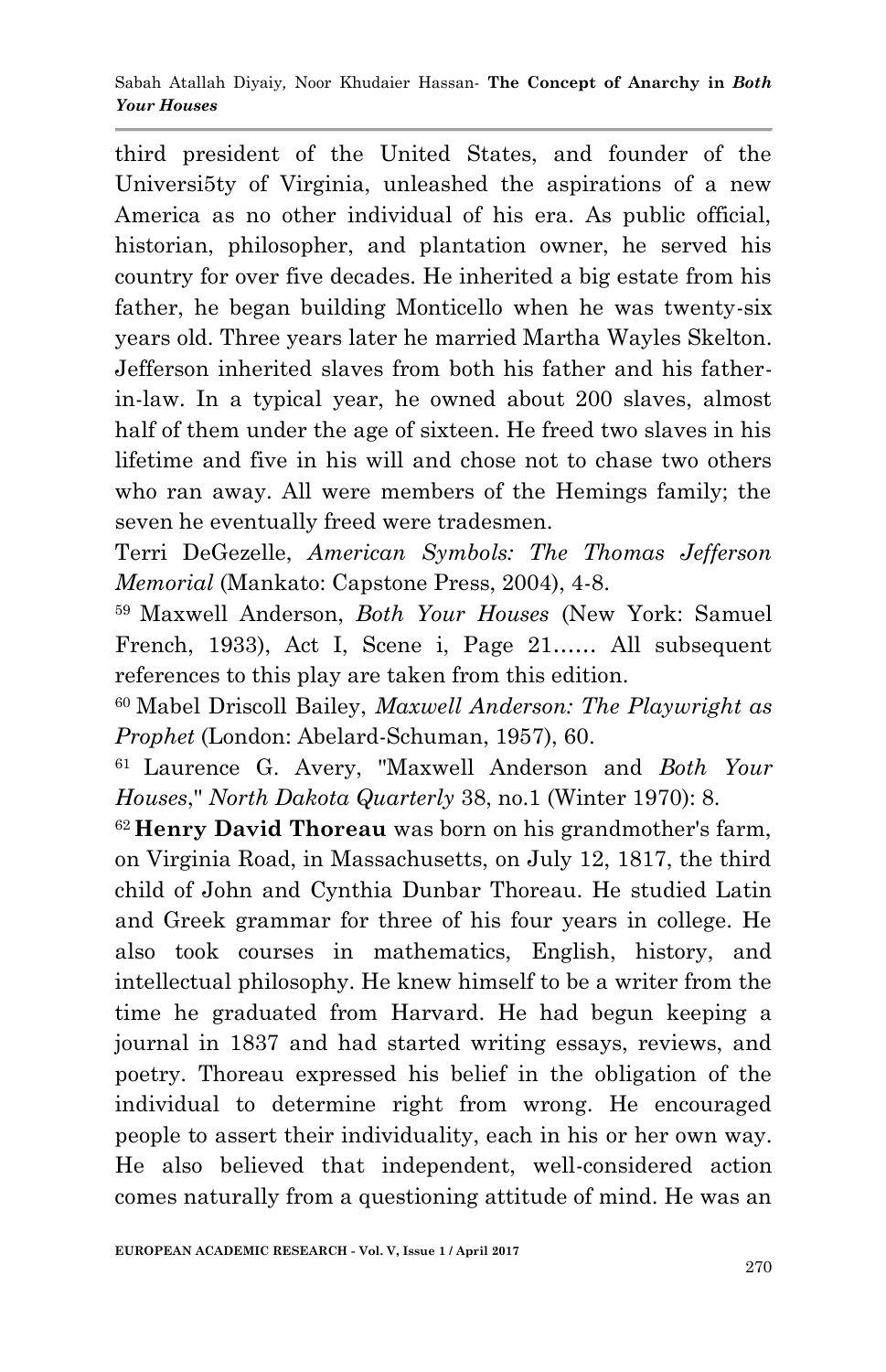explorer, of both the world around him and the world within him.

Elizabeth Witherell and Elizabeth Dubrulle, ''Life and Times of HenryDavidThoreau,''Library.ucsb[,http://thoreau.library.ucsb.e](http://thoreau.library.ucsb.edu/thoreau_life.html) [du/thoreau\\_life.html](http://thoreau.library.ucsb.edu/thoreau_life.html) (accessed October 10, 2015).

<sup>63</sup>Henry David Thoreau, *The Essays of Henry David Thoreau*, ed. Richard Dillman (Albany, NY: NCUP, 1990), 25.

<sup>64</sup>Brooks Atkinson, ''Sins of *Both Your Houses*,'' *New York Times*, March 12, 1933.

<sup>65</sup>Brooks Atkinson, ''Maxwell Anderson Attacking Politics in Both Your Houses—Revival of 'The Cherry Orchad','' *New York Times*, March 7, 1933.

<sup>66</sup> Frederick Jackson Turner, *The Frontier in American History*  (New York: Holt, Rinehart, and Winston, 1967), 32.

<sup>67</sup> Reinhold Niebbuhr, ''Catastrophe or Social Control? The Alternatives for America," *Harper's Monthly*, June 1932, 114-115.

<sup>68</sup>**Machiavellian** is a conduct or philosophy describes a person, based on the cynical beliefs of Niccolò Machiavelli 91469-1527) whose name is synonyms with deception and duplicity in management, statecraft, and conspiracies. Born in Florence, Italy, Machiavelli was its second chancellor and in 1513 wrote the book *The Prince* that discusses ways in which the rulers of a nation state can gain control and power. Although *The Prince* contains some keen and practical insights into human behavior. Debra L. Nelson and James Campbell Quick, *Organizational Behavior: Science, The Real World, and You*, 8th ed. (Mason, Ohio: South-Western Cengage Learning, 2013), 144.

<sup>69</sup>Ralph Waldo Emerson, *The Selected Lectures of Ralph Waldo Emerson*, ed. Ronald A. Bosco and Joel Myerson (Athens: University of Georgia Press, 2005), 224.

<sup>70</sup>Quoted in David R. Farber, *Sloan Rules: Alfred P. Sloan and the Triumph of General Motors* (London: University of Chicago Press, 2002), 94.

71Thoreau, 25.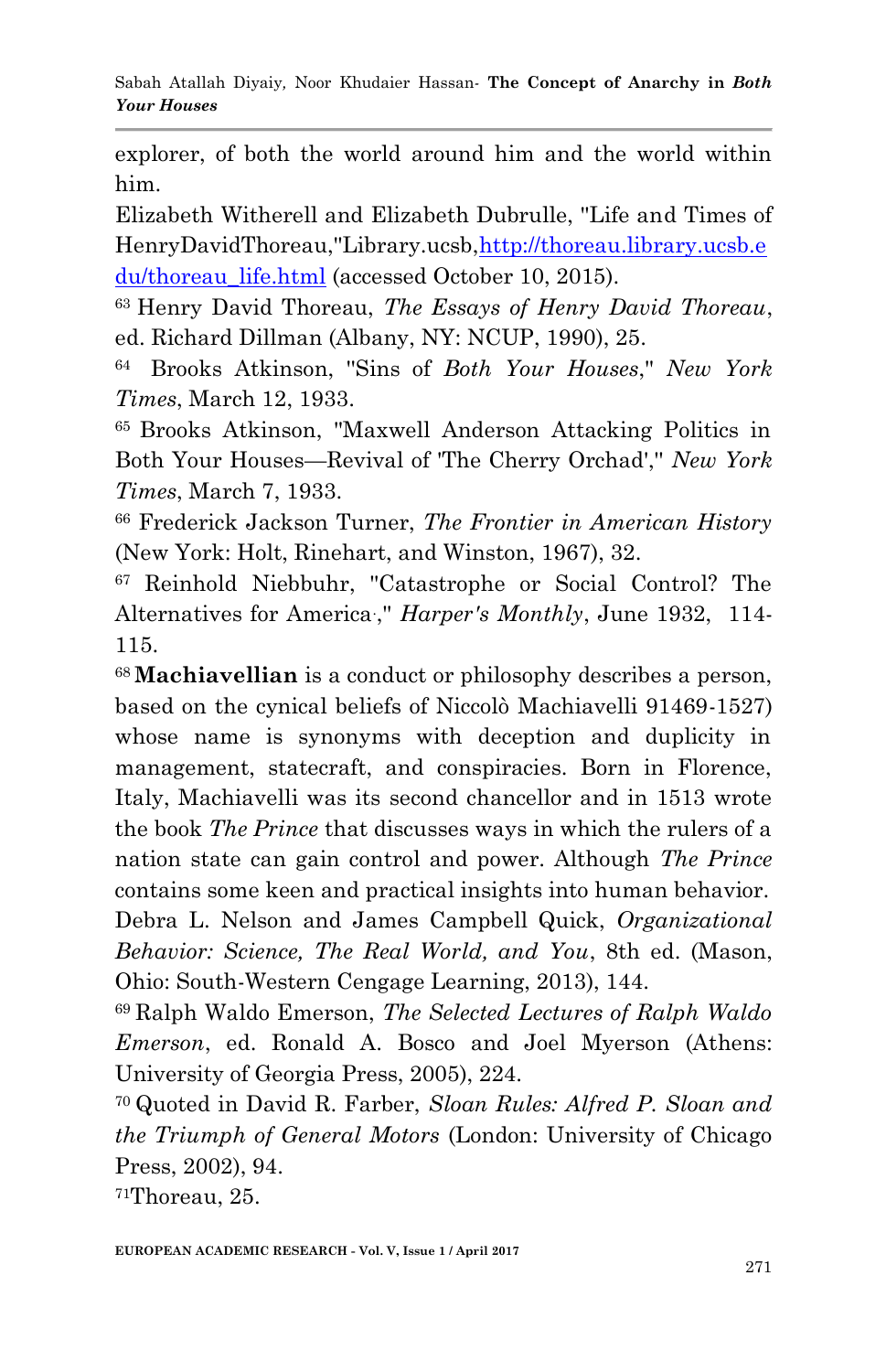Sabah Atallah Diyaiy*,* Noor Khudaier Hassan*-* **The Concept of Anarchy in** *Both Your Houses*

<sup>72</sup>Shivers, 97.

<sup>73</sup>Burns Mantle et al., *The Best Plays of 1932-33 and the Yearbook of the Drama in America* (New York: Dodd, Mead and Company, 1933), 14:5.

<sup>74</sup>McClean is the name used throughout the analysis of the play *Both Your Houses*. Alan is the first name that is used in the play's dialogue.

<sup>75</sup>Turner, 32.

<sup>76</sup>Ralph Waldo Emerson, ''Self-Reliance,'' in *Essays and English Traits: Emerson*, ed. Charles W. Eliot, vol. 5 of *The Five Foot Shelf of Classics* (New York: Cosimo, 2009), 66.

<sup>77</sup>Dorothy Day, *Writing from Commonweal*, ed. Patrick Jordan (New York: Liturgical Press, 2002), 39.

<sup>78</sup>Ibid., 41.

<sup>79</sup>Bailey, 59.

<sup>80</sup>Maxwell Bloomfield, *Peaceful Revolution: Constitutional Change and American Culture from Progressivism to the New Deal* (Cambridge: Harvard University Press, 2000), 109.

<sup>81</sup> Solomon is the name used throughout the analysis of the play *Both Your Houses*. Sol is his nickname which is used throughout the play's dialogue.

<sup>82</sup>Alexander Hamilton, James Madison, and John Jay, ''Concerning the General Power of Taxation,'' in *The Federalist Papers*, ed. Jim Miller (New York: Dover Publications, 2014), 137.

<sup>83</sup>C. W. E. Bigsby, *A Critical Introduction to Twentieth-Century American Drama* (Cambridge: Cambridge University Press, 1982), 1:147.

<sup>84</sup>Jackson R. Bryer and Mary C. Hartig, eds., *The Facts on File Companion to American Drama*, 2nd ed. (New York: Infobase, 2010), 75.

<sup>85</sup>Edmond M. Gagey, *Revolution in American Drama* (New York: Columbia University Press, 1947), 155.

<sup>86</sup>Robert Thomas Wilson, *Narrative of Events during the Invasion of Russia by Napoleon Bonaparte and the Retreat of*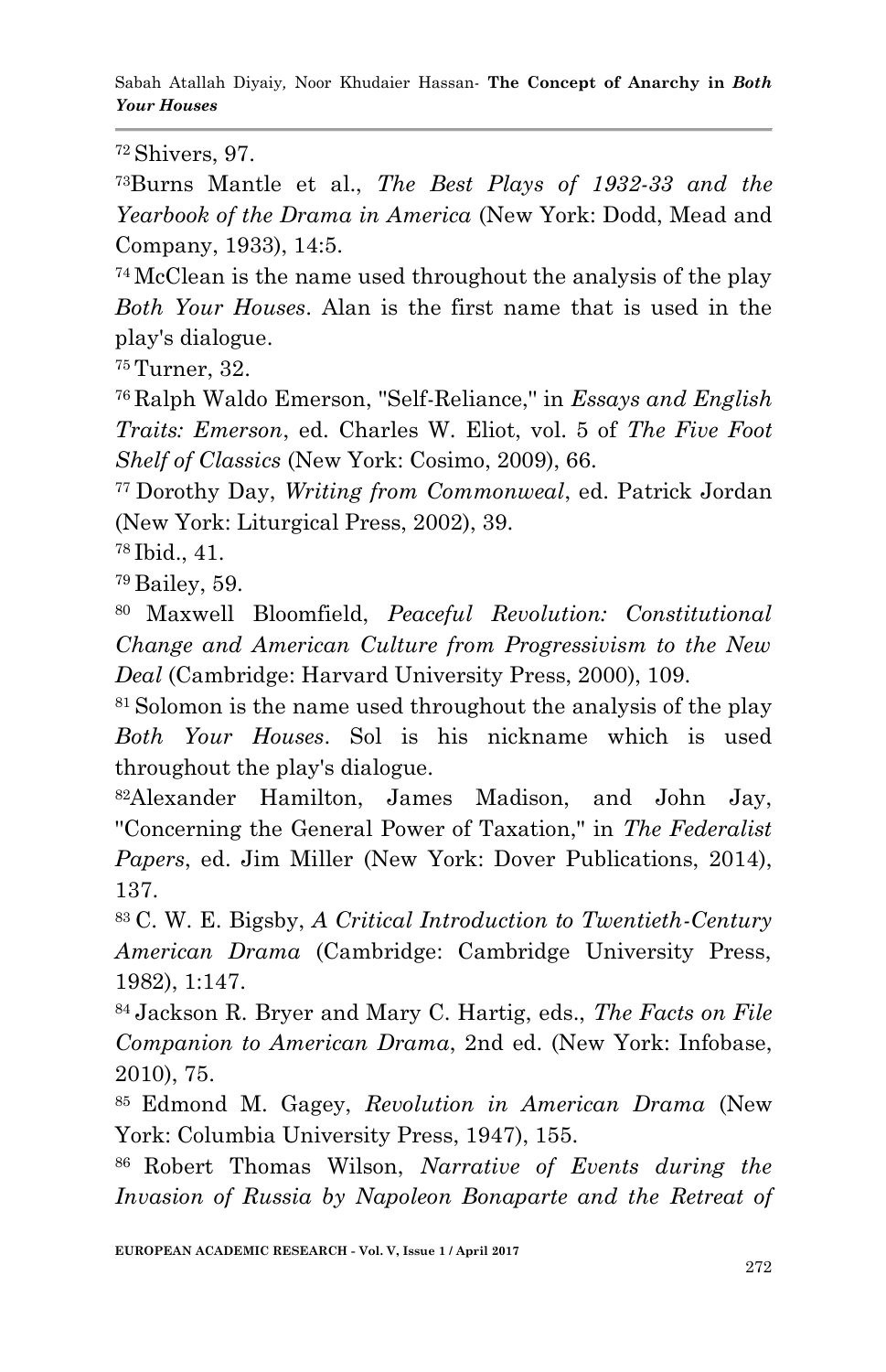Sabah Atallah Diyaiy*,* Noor Khudaier Hassan*-* **The Concept of Anarchy in** *Both Your Houses*

*the French Army, 1812*, ed. Herbert Randolph (New York: Cambridge University Press, 2013), 116.

<sup>87</sup>Morgan Y. Himelstein, *Drama was a Weapon: The Left-Wing Theatre in New York, 1929-1941* (New Brunswick: Rutgers University Press, 1963), 225.

<sup>88</sup>Maxwell Anderson, ''*Valley Forge*,'' in *Three Plays by Maxwell Anderson: Joan of Larraine, Valley Forge, and Journey to Jerusalem*, ed. George Freedley (New York: Washington Square Press, 1962), Act I, scene iii, Page 136.

<sup>89</sup>Stark Young, review of *Both Your Houses*, by Maxwell Anderson, *New Republic* 74, no. 956 (March 1933): 188.

<sup>90</sup>John Howard Lawson, *Theory and Technique of Playwriting* (New York: Hill and Wang, 1960), 148.

<sup>91</sup>Sami, 35.

<sup>92</sup>Nancy J. Doran Hazelton and Kenneth Krauss, eds., *Maxwell Anderson and the New York Stage* (New York: Library Research Associates, 1991), 41.

<sup>93</sup>Ibid., 47.

#### **BIBLIOGRAPHY**

- 1. Anderson, Maxwell. *Both Your Houses*. New York: Samuel French, 1933.
- 2. \_\_\_\_\_\_. *Off Broadway: Essays About the Theatre*. New York: William Sloane, 1947.
- 3. \_\_\_\_\_\_. *The Essence of Tragedy and Other Footnotes and Papers*. Washington, D.C.: Anderson House, 1939.
- 4. \_\_\_\_\_\_. *Valley Forge*. In *Three Plays by Maxwell Anderson: Joan of Larraine, Valley Forge, and Journey to Jerusalem*, edited by George Freedley, 93-207. New York: Washington Square Press, 1962.
- 5. Avery, Laurence G. , ed. ''Anderson Memoir.'' in *Dramatist in America: Letters of Maxwell Anderson,*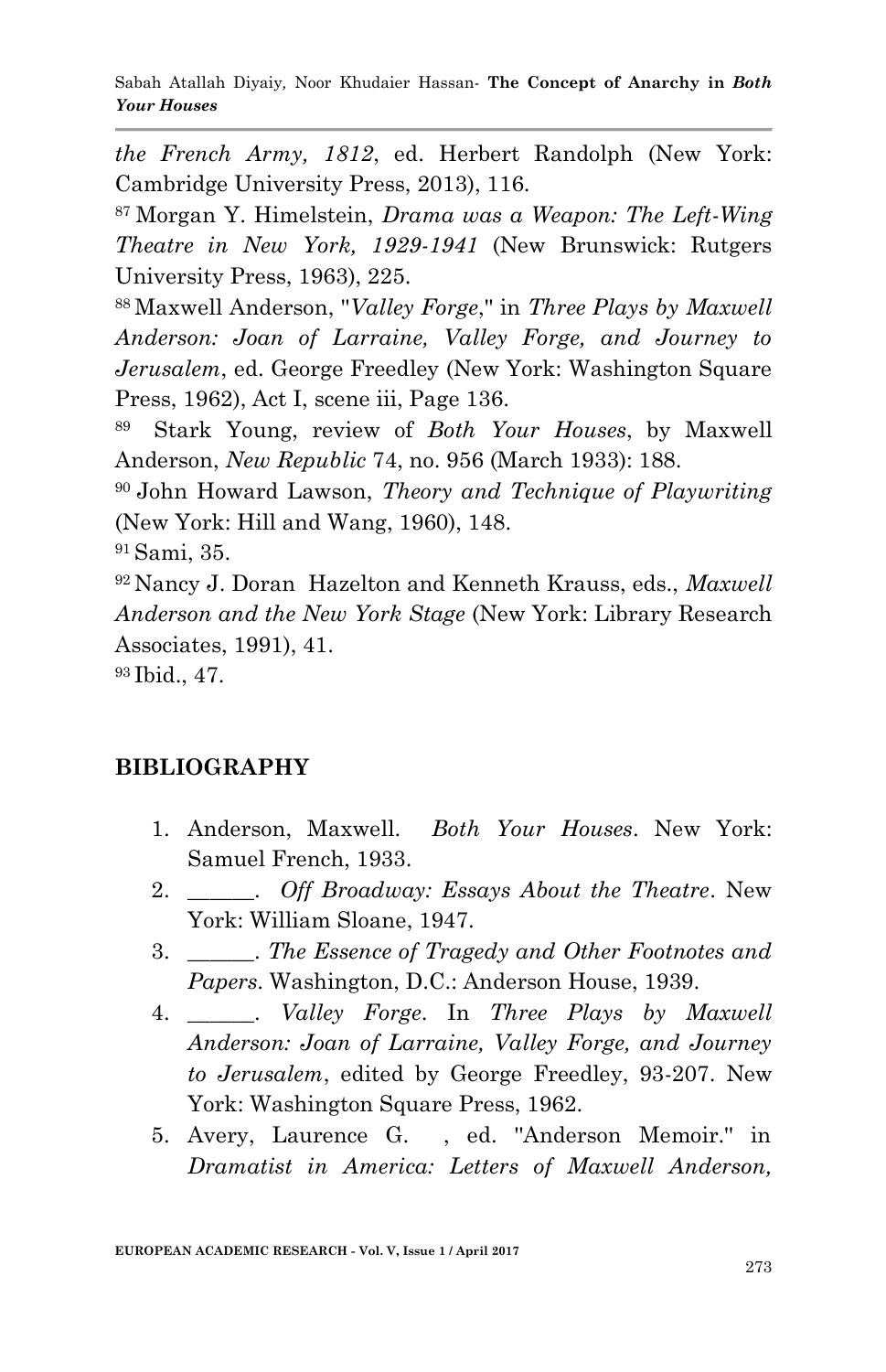*1912-1958*, 304-5. Chapel Hill: University of North Carolina Press, 1977.

- 6. \_\_\_\_\_\_. ''Maxwell Anderson and *Both Your Houses*.'' *North Dakota Quarterly* 38, no.1 (Winter 1970): 5-24.
- 7. Bailey, Mabel Driscoll. *Maxwell Anderson: The Playwright as Prophet*. London: Abelard-Schuman, 1957.
- 8. Bigsby, C. W. E. *A Critical Introduction to Twentieth-Century American Drama.* Vol. 1. Cambridge: Cambridge University Press, 1982.
- 9. Bliven, Bruce. *Five Million Words Later: An Autobiography*. New York: John Day, 1970.
- 10. Block, Maxine, and E. Mary Trow, eds. *Current Biography: Who's News and Why, 1942.* New York: Hw Wilson, 1942.
- 11. Bloomfield, Maxwell. *Peaceful Revolution: Constitutional Change and American Culture from Progressivism to the New Deal*. Cambridge: Harvard University Press, 2000.
- 12. Brown, John Mason. *Two on the Aisle*. New York: W.W. Norton, 1938.
- 13. Bryer, Jackson R., and Mary C. Hartig, eds. *The Facts on File Companion to American Drama*. 2nd ed. New York: Infobase, 2010.
- 14. Cargill, Oscar, Homer Andrew Watt, William Charvat, and Reginald Call. *New Highways in College Composition*. 2nd ed. Englewood Cliffs, N.J.: Prentice-Hall, 1955.
- 15. Clark, Barret Harper. *Maxwell Anderson : The Man and His* Plays. New York: Samuel French, 1933.
- 16. Clurman, Harold. ''The Theatre of the Thirties.'' *Tulane Drama Review* 4, no. 2 (December 1959): 3-11.
- 17. Colum, Mary M. ''Life and Literature: Revival in the Theatre.'' *The Forum* 95, no. 6 (June 1936): 344-345.
- 18. Cullen, Frank, Florence Hackman, and Donald McNeilly. *Vaudeville Old and New: An Encyclopedia of*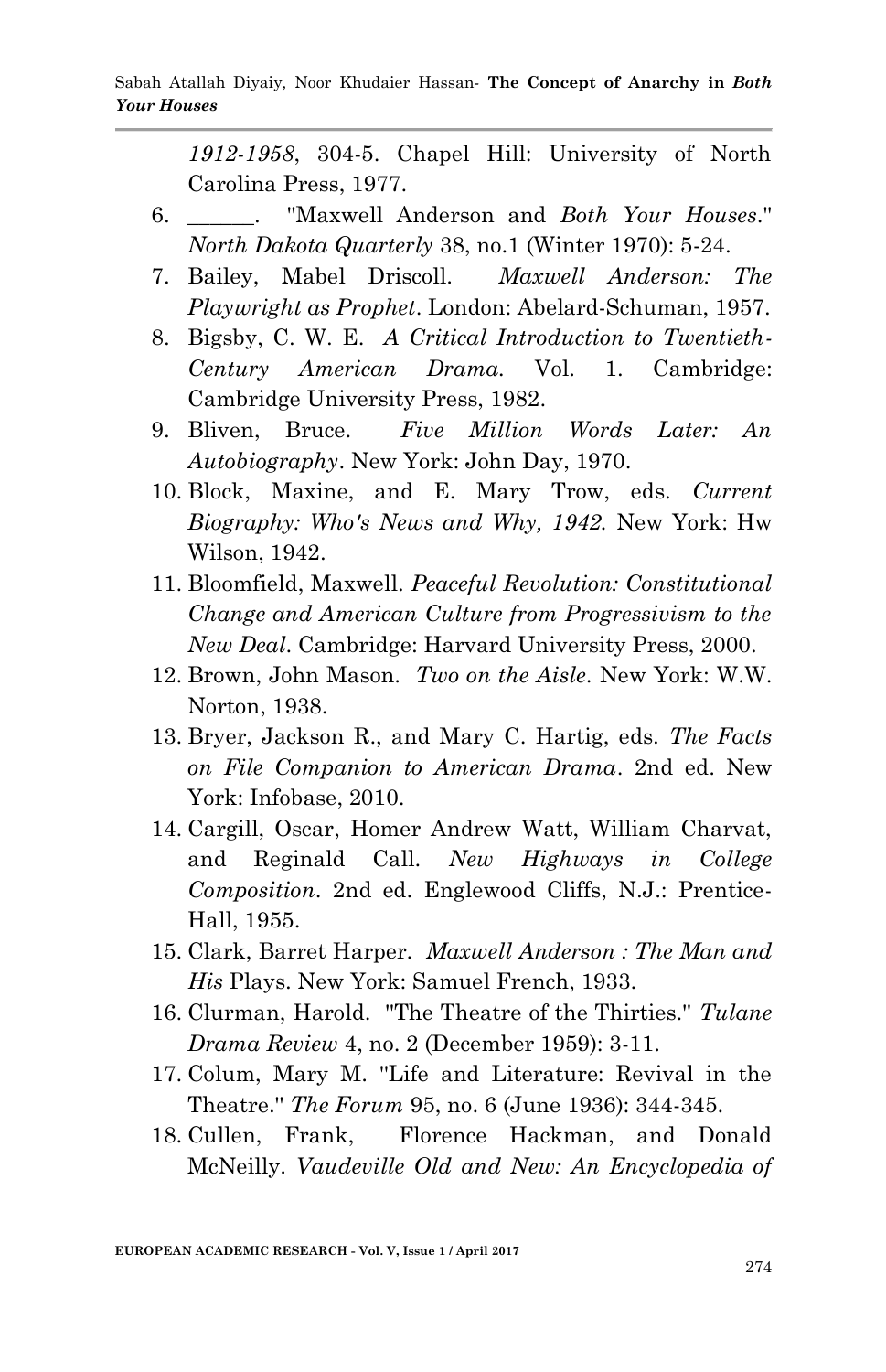*Variety Performers in America*. Vol. 1. New York: Routledge, 2007.

- 19. Day, Dorothy. *Writing from Commonweal*, ed. Patrick Jordan. New York: Liturgical Press, 2002.
- 20. DeGezelle, Terri. *American Symbols: The Thomas Jefferson Memorial.* Mankato: Capstone Press, 2004.
- 21. Ehrmann, Herbert Brutus. *The Case That Will Not Die: Commonwealth vs. Sacco and Vanzetti.* Boston: Little Brown, 1969.
- 22. Emerson, Ralph Waldo. ''Self-Reliance.'' In *Essays and English Traits: Emerson*, edited by Charles W. Eliot, 63- 88. Vol. 5 of *The Five Foot Shelf of Classics*. New York: Cosimo, 2009.
- 23. Emerson, Ralph Waldo. *The Selected Lectures of Ralph Waldo Emerson*. Edited by Ronald A. Bosco and Joel Myerson. Athens: University of Georgia Press, 2005.
- 24. Farber, David R. Sloan Rules: Alfred P. Sloan and the Triumph of General Motors. London: University of Chicago Press, 2002.
- 25. Ferguson, Otis C. ''East River *Hamlet* II.'' *New Republic* 89, no. 1154 (January 1937): 386.
- 26. Fischer, Heinz-Dietrich, and Erika J. Fischer, eds. *Drama / Comedy Awards, 1917-1996: From Eugene O'Neill and Tennessee Williams to Richard Rodgers and Edward Albee.* Vol. 12. New York: K. G. Saur, 1998.
- 27. Gagey. Edmond M. *Revolution in American Drama*. New York: Columbia University Press, 1947.
- 28. Hamilton, Alexander, James Madison, and John Jay. ''Concerning the General Power of Taxation.'' In *The Federalist Papers*, edited by Jim Miller, 137-141. New York: Dover Publications, 2014.
- 29. Hazelton, Nancy J. Doran, and Kenneth Krauss, eds. *Maxwell Anderson and the New York Stage*. New York: Library Research Associates, 1991.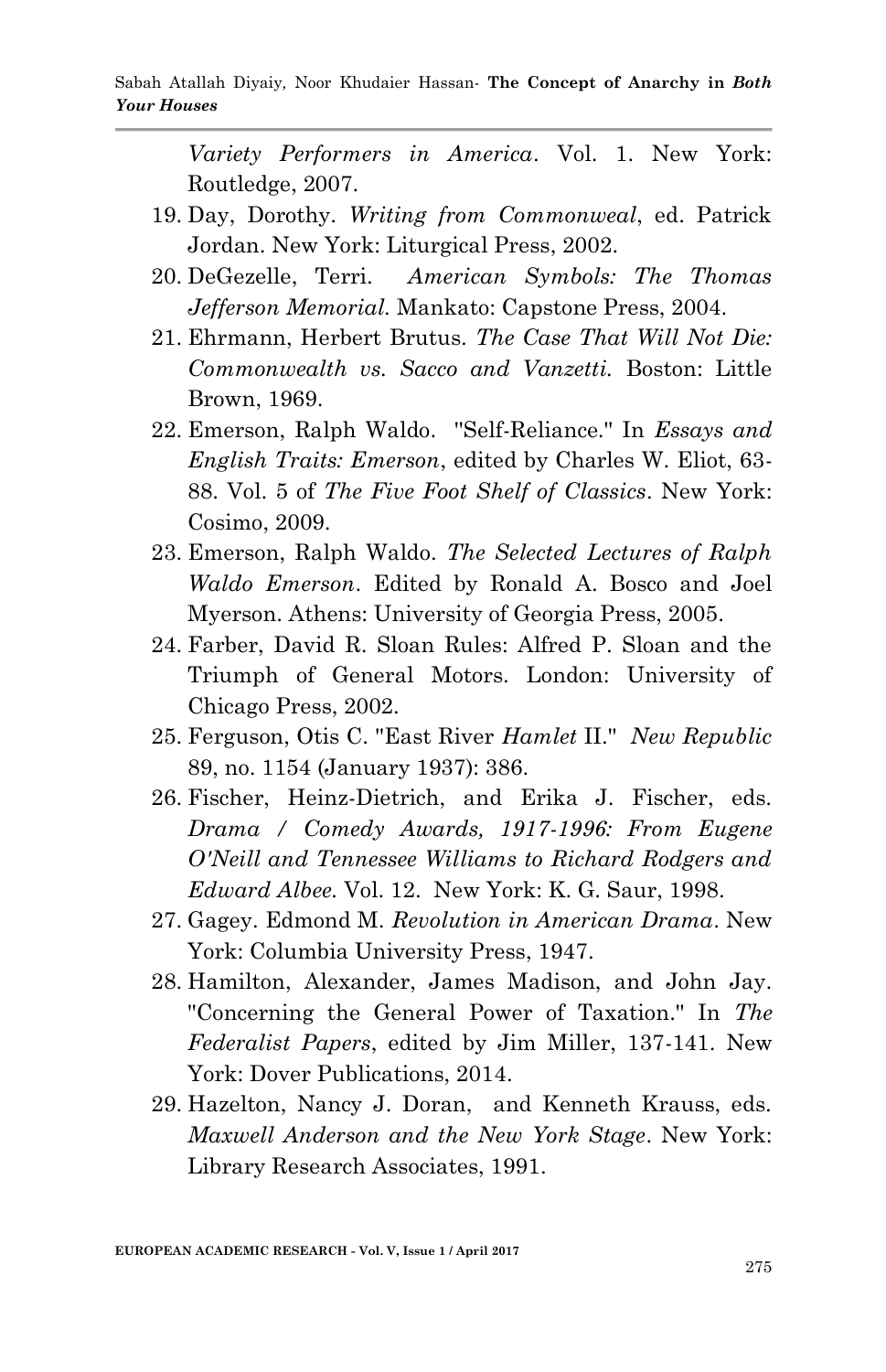- 30. Himelstein, Morgan Y. *Drama was a Weapon: The Left-Wing Theatre in New York, 1929-1941*. New Brunswick: Rutgers University Press, 1963.
- 31. Hochman, Stanley, ed. *McGraw-Hill Encyclopedia of World Drama*. 2nd ed. New York: McGraw-Hill, 1984.
- 32. Horn, Barbara Lee. *Maxwell Anderson: A Research Production Sourcebook.* London: Greenwood Press, 1996.
- 33. Jackson, Brian. *The Black Flag: A Look Back at the Strange Case of Nicola Sacco and Bartolomeo Vanzetti*. New York: Routledge, 1981.
- 34. Jordan, Winthrop D. *The United States*: *Brief Edition*. 2nd ed. Englewood Cliffs , N.J.: Prentice-Hall, 1985.
- 35. Kazan, Elia. *Mi Vida: Memorias de un testigo excepcional de los tiempos dorados de Broadway y Hollywood* (My Life: Memoirs of an exceptional witness to the golden times of Broadway and Hollywood). Madrid: Temas de Hoy, 1990.
- 36. Lawson, John Howard. *Theory and Technique of Playwriting*. New York: Hill and Wang, 1960.
- 37. Lewis, Allan. *American Plays and Playwrights of the Contemporary Theatre*. Rev. ed. New York: Crown, 1970.
- 38. Lewis, Emory. *Stages: The Fifty Year Childhood of the American Theatre.* Englewood Cliffs, N.J.: Prentice-Hall, 1969.
- 39. Mantle, Burns, John Arthur Chapman, Garrison P. Sherwood, and Louis Kronenberger. *The Best Plays of 1932-33 and the Yearbook of the Drama in America.* Vol. 14. New York: Dodd, Mead and Company, 1933.
- 40. \_\_\_\_\_\_. *American Playwrights of Today*. New York: Dodd, Mead, 1929.
- 41. Nelson, Debra L., and James Campbell Quick. *Organizational Behavior: Science, The Real World, and You*. 8th ed. Mason, Ohio: South-Western Cengage Learning, 2013.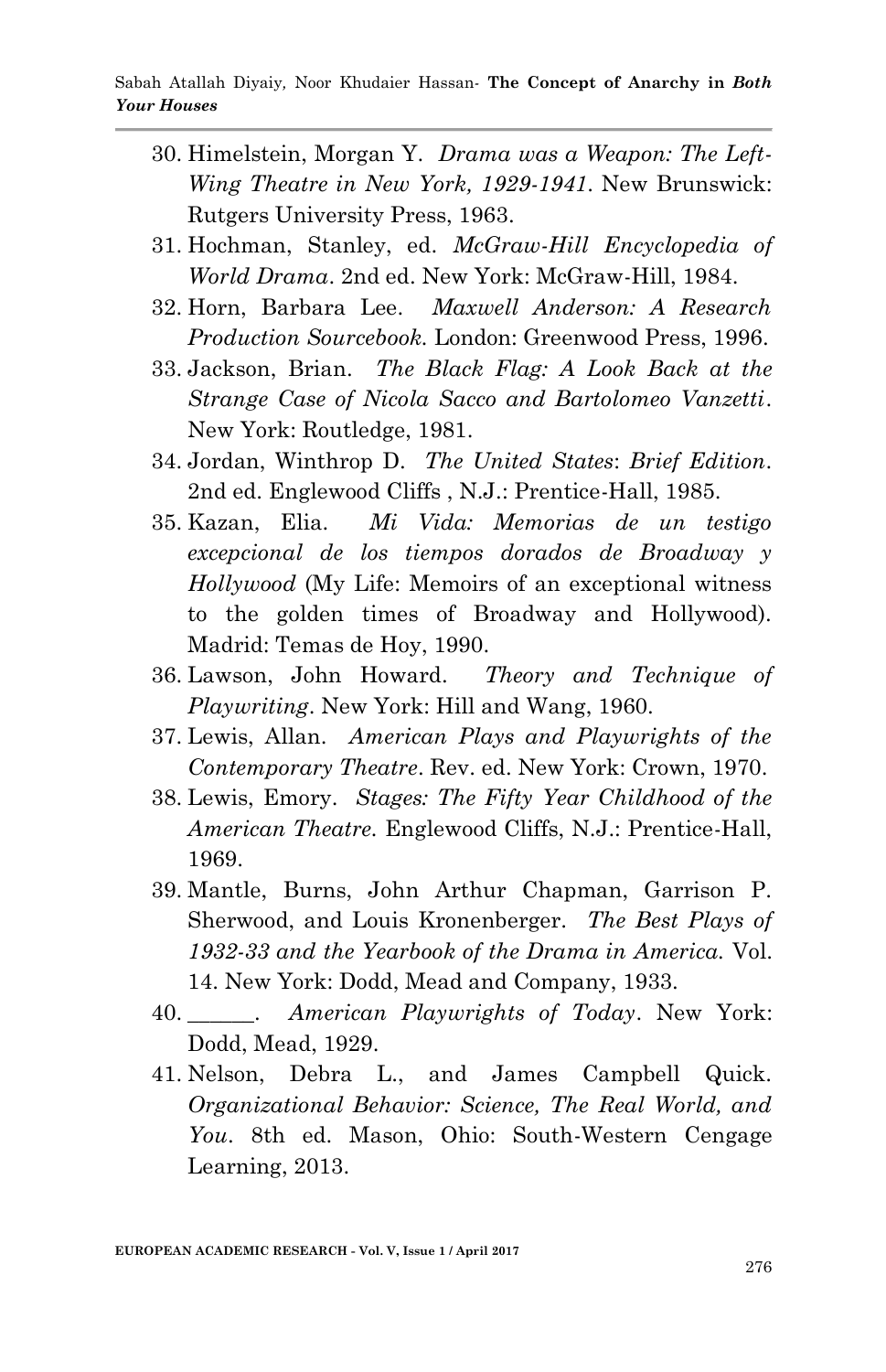- 42. Niebbuhr, Reinhold. ''Catastrophe or Social Control? The Alternatives for America. .'' *Harper's Monthly*, June 1932.
- 43. Rabkin, Gerald. *Drama and Commitment: Politics in the American Theatre of the Thirties*. Bloomington: Indiana University Press, 1964.
- 44. Sami, Gholmerza. *Ragged Individualism: America in the Political Drama of the 1930s.* Bloomington: Arthur House, 2011.
- 45. Shivers, Alfred S. *The Life of Maxwell Anderson* . New York: Stein and Day, 1983.
- 46. \_\_\_\_\_\_. *Maxwell Anderson*. Edited by Sylvia E. Bowman. Boston: Twayne, 1976.
- 47. Thoreau, Henry David. *The Essays of Henry David Thoreau*. Edited by Richard Dillman. Albany, NY: NCUP, 1990.
- 48. Turner, Frederick Jackson. *The Frontier in American History.* New York: Holt, Rinehart, and Winston, 1967.
- 49. Wall, Vincent. ''Maxwell Anderson: The Last Anarchist.'' *Sewanee Review* 49, no. 3 (July 1941): 339-369.
- 50. Wharton, John F. *Life Among the Playwrights: Being Mostly the Story of the Playwrights Producing Company*. New York: Quadrangle, 1974.
- 51. Wilson, Robert Thomas. *Narrative of Events during the Invasion of Russia by Napoleon Bonaparte and the Retreat of the French Army, 1812*. Edited by Herbert Randolph. New York: Cambridge University Press, 2013.
- 52. Young, Stark. Review of *Both Your Houses*, by Maxwell Anderson. *New Republic* 74, no. 956 (March 1933): 188.
- 53. Drama For Students. ''*Both Your Houses*.'' Encyclopedia.com. [http://www.encyclopedia.com/article-](http://www.encyclopedia.com/article-1G2-2694100015/both-your-houses.html)[1G2-2694100015/both-your-houses.html](http://www.encyclopedia.com/article-1G2-2694100015/both-your-houses.html) (accessed October 3, 2015).
- 54. Spiselman, Anne. Review of *Both Your Houses*, by Maxwell Anderson, Greenhouse Theatre Center, Lincoln